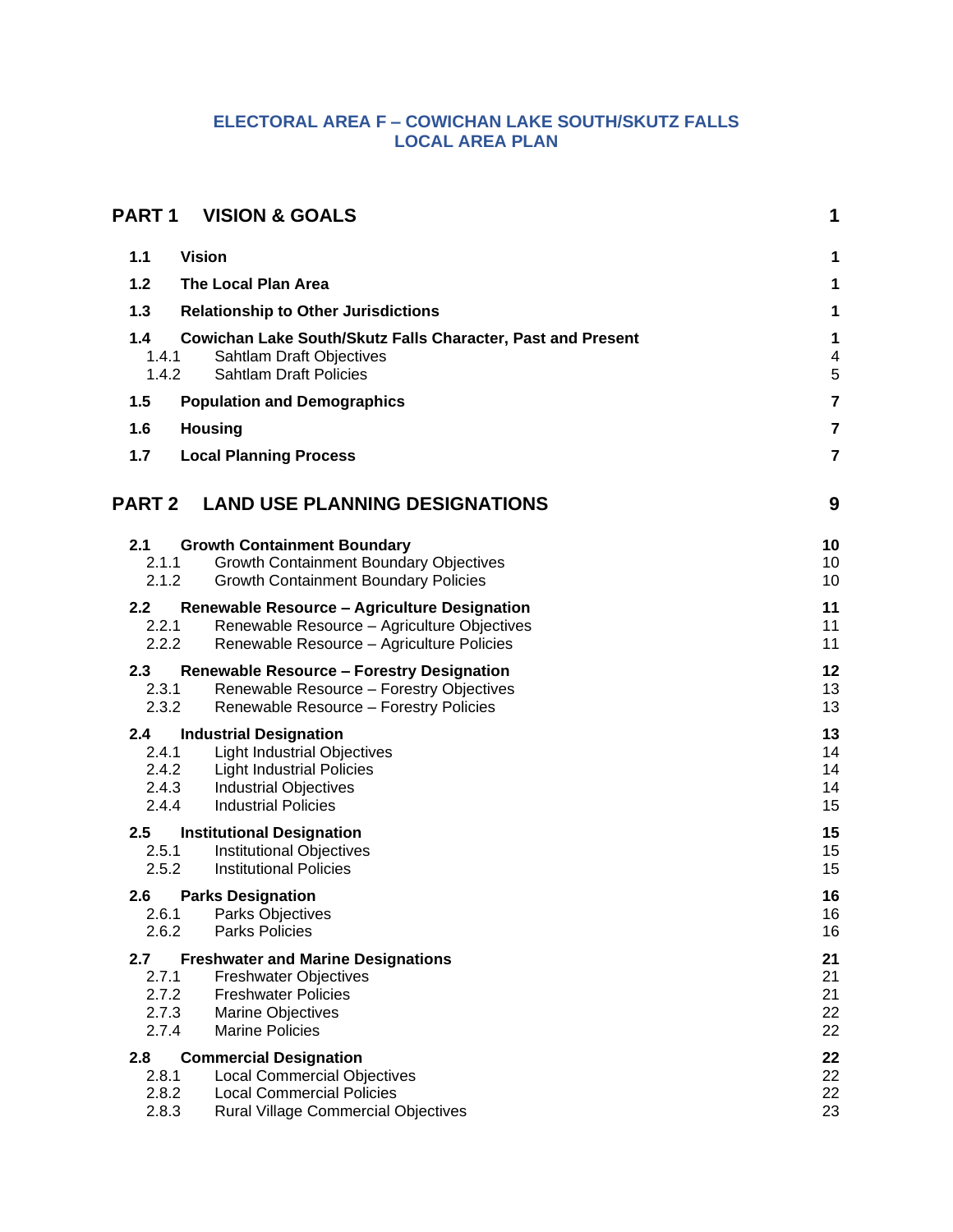| 2.8.4                  | <b>Rural Village Commercial Policies</b>                                                              | 23       |
|------------------------|-------------------------------------------------------------------------------------------------------|----------|
| 2.8.5<br>2.8.6         | <b>Service Commercial Objectives</b><br><b>Service Commercial Policies</b>                            | 23<br>23 |
| 2.8.7                  | <b>Tourist Commercial Objectives</b>                                                                  | 23       |
| 2.8.8                  | <b>Tourist Commercial Policies</b>                                                                    | 23       |
| 2.9                    | <b>Residential Designation</b>                                                                        | 23       |
| 2.9.1                  | <b>Residential Objectives</b>                                                                         | 25       |
| 2.9.2                  | <b>Residential Policies</b>                                                                           | 25       |
| 2.9.3                  | <b>Future Development Objectives</b>                                                                  | 25       |
| 2.9.4                  | <b>Future Development Policies</b>                                                                    | 26       |
| 2.9.5<br>2.9.6         | Comprehensive Lakefront Development Objectives<br><b>Comprehensive Lakefront Development Policies</b> | 26<br>26 |
| 2.9.7                  | <b>Country Residential Objectives</b>                                                                 | 26       |
| 2.9.8                  | <b>Country Residential Policies</b>                                                                   | 26       |
| 2.9.9                  | <b>Lakefront Residential Objectives</b>                                                               | 26       |
| 2.9.10                 | <b>Lakefront Residential Policies</b>                                                                 | 27       |
| 2.9.11                 | <b>Mixed Commercial Residential Objectives</b>                                                        | 27       |
| 2.9.12                 | Paldi Comprehensive Development Objectives                                                            | 27       |
| 2.9.13                 | Paldi Comprehensive Development Policies                                                              | 28       |
| 2.9.14                 | <b>River Corridor Objectives</b>                                                                      | 28       |
| 2.9.15<br>2.9.16       | <b>River Corridor Policies</b><br><b>Rural Residential Objectives</b>                                 | 28<br>28 |
| 2.9.17                 | <b>Rural Residential Policies</b>                                                                     | 28       |
| 2.9.18                 | <b>Village Residential Objectives</b>                                                                 | 28       |
| 2.9.19                 | <b>Village Residential Policies</b>                                                                   | 28       |
| 2.10                   | <b>Settlement Nodes</b>                                                                               | 28       |
| 2.11                   | <b>Roads and Servicing</b>                                                                            | 29       |
| 2.11.1                 | Roads and Servicing Objectives                                                                        | 29       |
| 2.12                   | <b>Temporary Use Designations</b>                                                                     | 29       |
| 2.13                   | Heritage                                                                                              | 29       |
| 2.13.1                 | <b>Heritage Objectives</b>                                                                            | 30       |
| 2.13.2                 | <b>Heritage Policies</b>                                                                              | 30       |
| <b>PART3</b>           | <b>IMPLEMENTATION AND EVALUATION</b>                                                                  | 31       |
| 3.1                    | Monitoring and Review of the Plan                                                                     | 31       |
|                        |                                                                                                       |          |
| 3.2                    | <b>Performance Measures</b>                                                                           | 31       |
| <b>LIST OF TABLES</b>  |                                                                                                       | 35       |
| <b>LIST OF FIGURES</b> |                                                                                                       | 35       |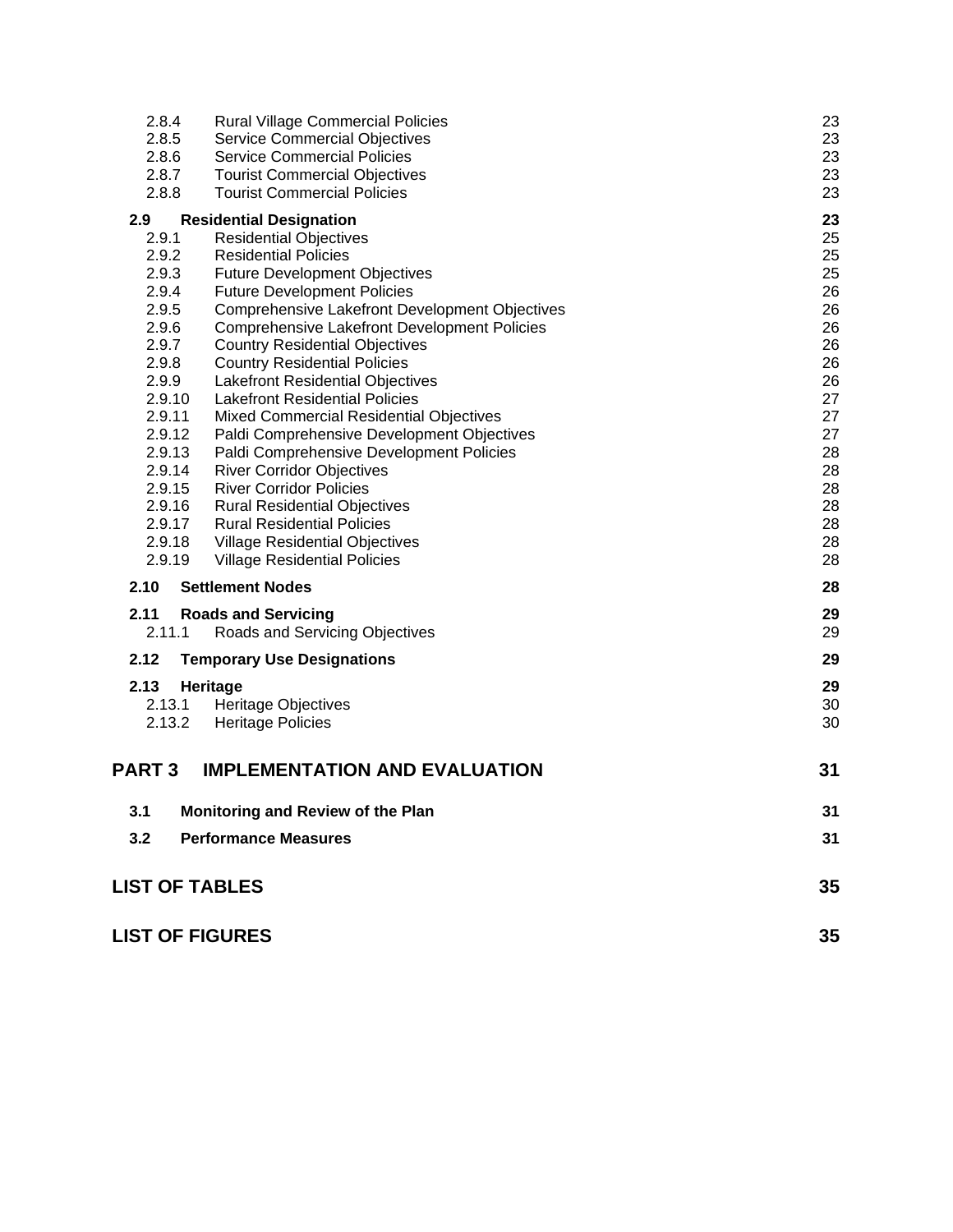## <span id="page-2-0"></span>**PART 1 VISION & GOALS**

## <span id="page-2-1"></span>**1.1 Vision**

The vision statement in the Cowichan Valley Regional District (CVRD) Official Community Plan for the Electoral Areas (OCP) describes the Cowichan Valley as the regional board imagines it in the year 2050:

*The Cowichan Valley in 2050 enjoys a vibrant, diverse and sustainable economy, natural environment and society in a resilient community that has adapted effectively to climatic, technological and other change.*

This regional vision represents a composite of the separate vision statements included in each of the nine local plans for the CVRD's electoral areas and villages. One of these is the vision for the future of the Cowichan Lake South/Skutz Falls community:

*Cowichan Lake South/Skutz Falls is an enhanced rural residential community with a supported agricultural community, transitioning from a resource-based economy to a post-resource economy where residents wish to retain the rural character and protect their quality of life, natural environment, and tourism and recreational lands.*

This draft vision is provided as a discussion point for the community and is derived from existing content within the electoral area F local area plan (LAP).

## <span id="page-2-2"></span>**1.2 The Local Plan Area**

The local plan area is located within electoral area F of the Cowichan Valley Regional District. This plan area includes the unincorporated communities of Honeymoon Bay, Mesachie Lake, Caycuse, Paldi and the western portion of Sahtlam. This plan area encompasses approximately 174,864 hectares (ha) or 432,099 acres (ac) of land area and 3,946 ha (9,750 ac) of water area. The eastern portion of electoral area F, including Sahtlam and Paldi, and the western portion of area E, including Sahtlam, will have a joint decision-making body for referrals. Sahtlam West includes Paldi, and the zones for Paldi are within the area F zoning bylaw.

## <span id="page-2-3"></span>**1.3 Relationship to Other Jurisdictions**

Electoral area F falls in the western portion of the Cowichan Valley Regional District in the southern half of Vancouver Island east of the Strait of Juan de Fuca.

In relation to other jurisdictions, the plan area is bound on the south by the Capital Regional District, on the east by the electoral area E plan area (Paldi/Sahtlam) and electoral area B, on the north by the Town of Lake Cowichan, electoral area I (Youbou/Meade Creek) and electoral area G, and on the west by the Alberni-Clayoquot Regional District. First Nations reserves are outside the jurisdiction of the OCP.

## <span id="page-2-4"></span>**1.4 Cowichan Lake South/Skutz Falls Character, Past and Present**

The plan area has a diverse natural environment that encompasses wetlands, streams and rivers, rocky bluffs, agricultural lowlands, a marine coastline, diverse lakeshores and steep mountainous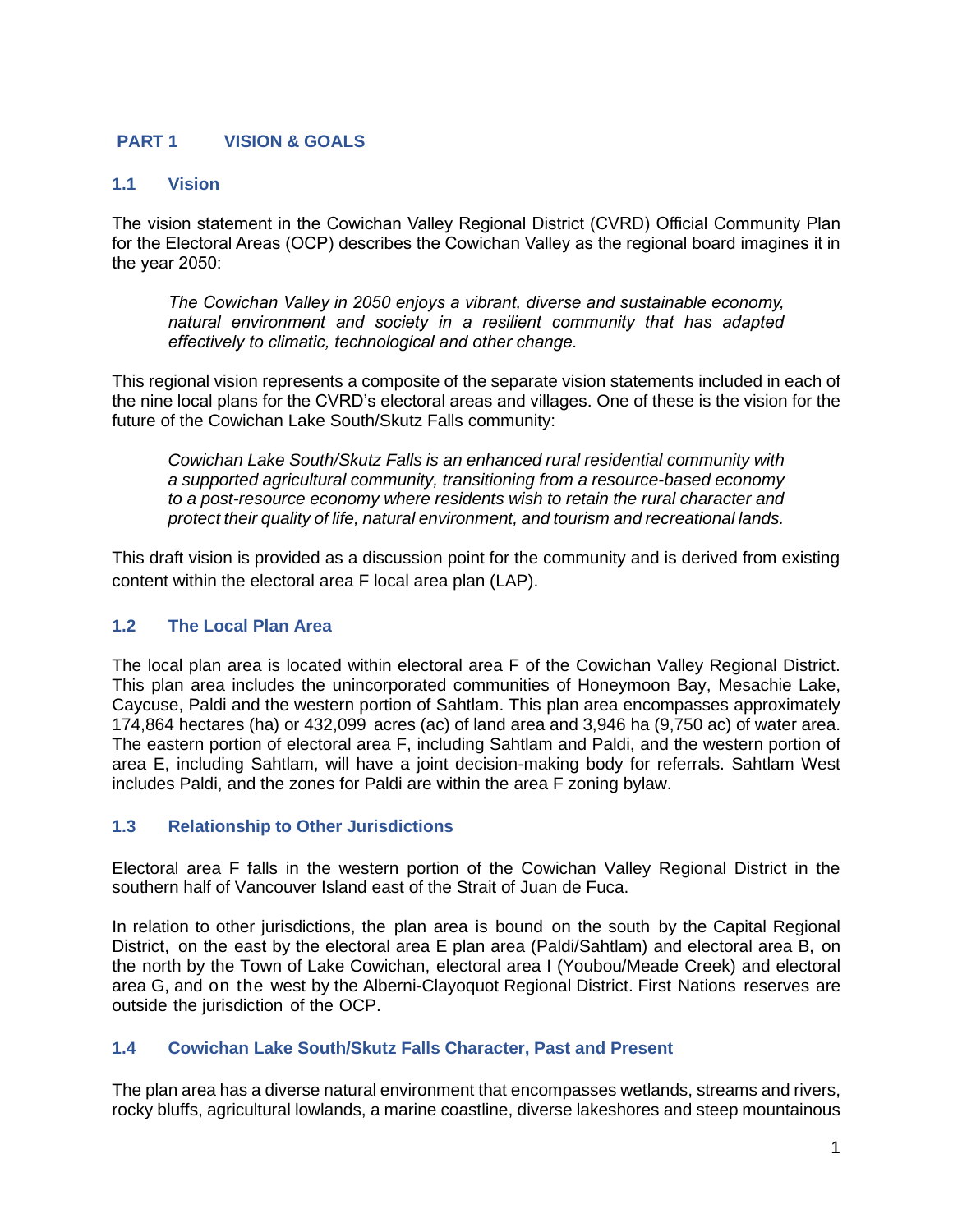areas. These areas provide habitat for many animals and plants and provide the basis for a high quality of life for residents of the area. The rich resource land base is also characterized by multiple land uses, including residential, commercial, industrial, institutional, agriculture, rural resource, fisheries, mining and outdoor recreational uses. While all forms of human activity on land have some impact on the natural environment of the region, the challenge is to ensure that such activities occur in a way that respects and preserves natural ecosystems.

At the same time, it is necessary to acknowledge that many federal and provincial agencies have legislative authority that supersedes that of the Regional District in areas within their respective jurisdictions. Such areas of senior government jurisdiction include public lands, privately managed forest lands, private tree farm license areas and some other resource matters within all privatelyowned lands.

Substantial highway improvement projects may be required in the plan area, as various recreational uses are anticipated to increase steadily over the next ten years. The transportation policies respond to the concerns raised by residents and property owners and address overall transportation and access concerns.

The probability of a major earthquake occurring in the plan area is very high. Additionally, the area is a wildland/urban fire interface area due to the combination of sparsely populated regions, hunting and camping areas, and vast forested lands. Lands in wildland/urban interface areas must be carefully managed to reduce the dangers associated with forest fires.

Residents of the local plan area rely on fire protection services provided by volunteer fire departments in Youbou, Caycuse, Honeymoon Bay, Mesachie Lake, Sahtlam and the Town of Lake Cowichan.

Emergency medical services in the plan area beyond first aid are provided by the British Columbia Ambulance Service. No ambulance stations are currently in the plan area, but ambulances from the Lake Cowichan station respond to medical emergencies.

The local plan area is served entirely by the Cowichan Valley School District 79; however, no public schools are currently in the plan area. School-aged children in the plan area attend schools in the Town of Lake Cowichan and elsewhere in the Cowichan valley.

For the purposes of this plan, there are three categories of roads: primary highways, collector roads and local roads. The Cowichan Valley Highway No. 18, a controlled access highway, is the gateway to the Cowichan Lake area and the west coast. Cowichan Lake Road and Stoltz, Mayo, Riverbottom and South Shore Roads are all considered collector roads, as they provide access between communities. Roads providing access to individual properties are called local roads.

Public roadways in the plan area, including the construction, upgrade and maintenance of the transportation system, are under the jurisdiction of the provincial Ministry of Transportation and Infrastructure. Many board policies related to transportation issues are therefore now rephrased as objectives, being outside local authority.

## *Heritage*

Community heritage is any physical, cultural, natural or social resource that is unique to and valued by a community and can be passed from generation to generation. Heritage resources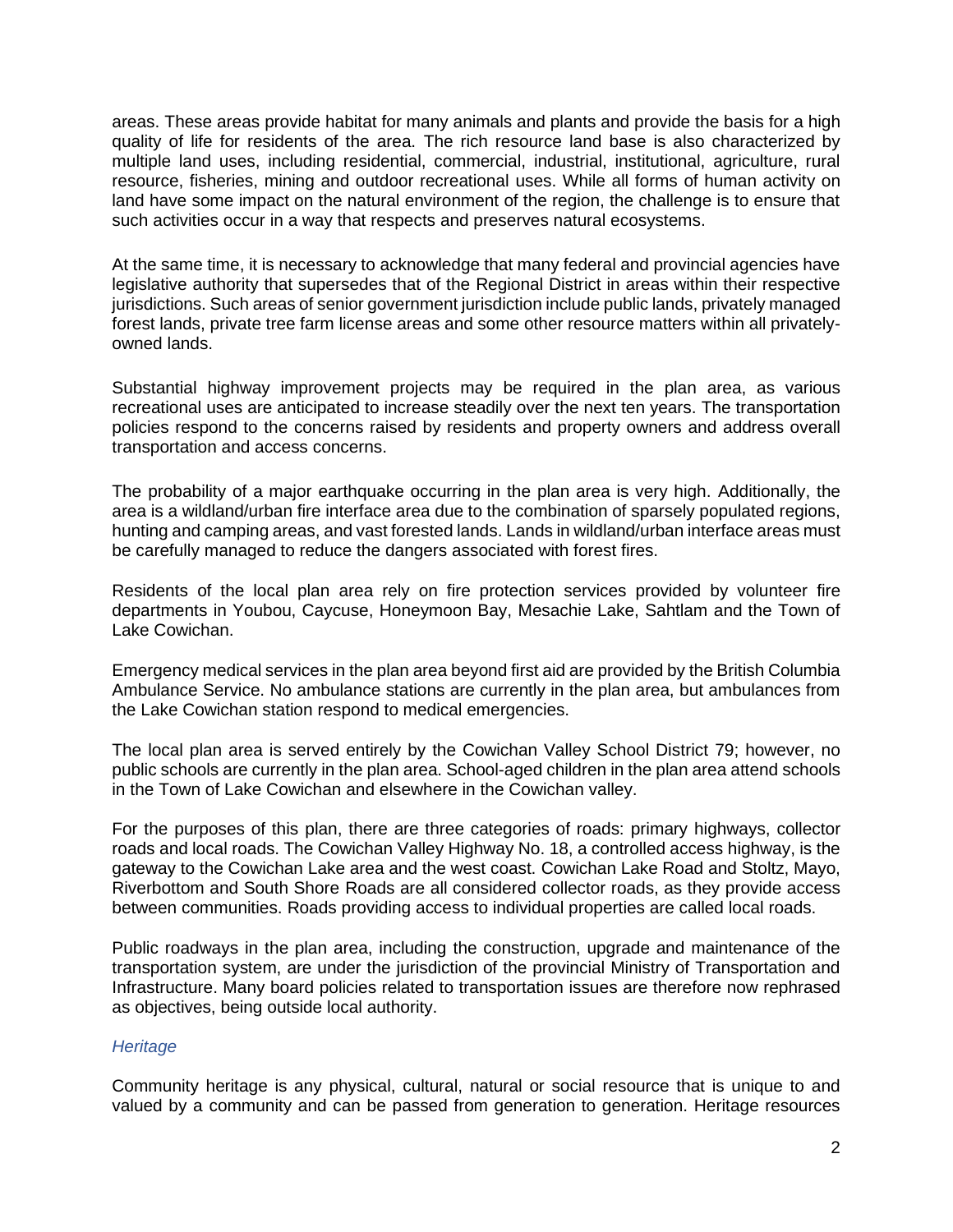contribute to a sense of place and provide a link between past and present. They can create employment and commercial spinoffs such as tourism and provide a source of cultural enrichment for existing and future residents. Preservation of heritage is an essential part of embracing community pride and identity. There are three sites in this local plan area listed in the CVRD Community Heritage Register (CHR): Cowichan Lake Research Station, Honeymoon Bay Hall and Mesachie Lake Hall. Three potential sites identified for consideration in the CHR include Central Park, Honeymoon Bay School and Mesachie Arboretum.

#### Sahtlam

Sahtlam's history is based on the forestry industry, but its character today has shifted to more agriculture and rural residential uses. It has a mix of smaller and larger rural residential lots on which many residents undertake agricultural activities. There are several interesting home-based businesses in the area.

In eastern Sahtlam, there is a significant amount of agricultural activity, resulting in open pastoral landscapes with long vistas over the Cowichan Valley. Much of this land is protected from further residential development by the Agricultural Land Reserve (ALR). In western Sahtlam, much of the land remains heavily forested. Almost universally within the Sahtlam area, the residential properties are characterized by a close relationship between homes and native trees, particularly Douglas fir, cedar and other major tree species.

Sahtlam's unique character is based in part on its cultural heritage and on its ecological heritage. It has a flat-rolling topography with many wetlands and many mature trees. The Sahtlam streetscape is made up of mature trees, with peek-a-boo views of the home and yard beyond. Where fencing is in place, it is generally made of wood or other natural materials and is generally well maintained. Sahtlam residents take pride in their homes and their community and manage their properties to maintain a balance of wilderness and cultivation, as well as privacy from the road and from the neighbours. Given the risk of wildfire, an open space is maintained around the homes and other structures on the property. Often fire-resistant building materials are used, such as metal roofs. Other less obvious ways in which Sahtlam residents are resilient and independent include maintenance of their wells and septic systems, rainwater collection strategies for summer irrigation of gardens, and stocking and drying of wood for winter burning.

There is a strong environmental conservation ethic within Sahtlam, respecting the heritage of the natural landscape.

The community of Sahtlam is fractured from a jurisdictional perspective. The most easterly portion of Sahtlam is located within the boundaries of the Municipality of North Cowichan and governed by the bylaws of that jurisdiction. The most westerly portion of Sahtlam is within electoral area F. The Sahtlam area is referenced in this local plan area as well as in the electoral area E local plan area.

The village centre sits in electoral area E and is identified as the area around the current Sahtlam Fire Hall and Currie Park, near the intersection of Cowichan Lake and Creighton Roads where the Sahtlam School used to be located. This village centre might be a suitable location for a future multi-family housing for people to be able to age in place. Any intensification of development in this area would require the installation of community water and/or sewer servicing to accommodate the increase in water consumption and wastewater production.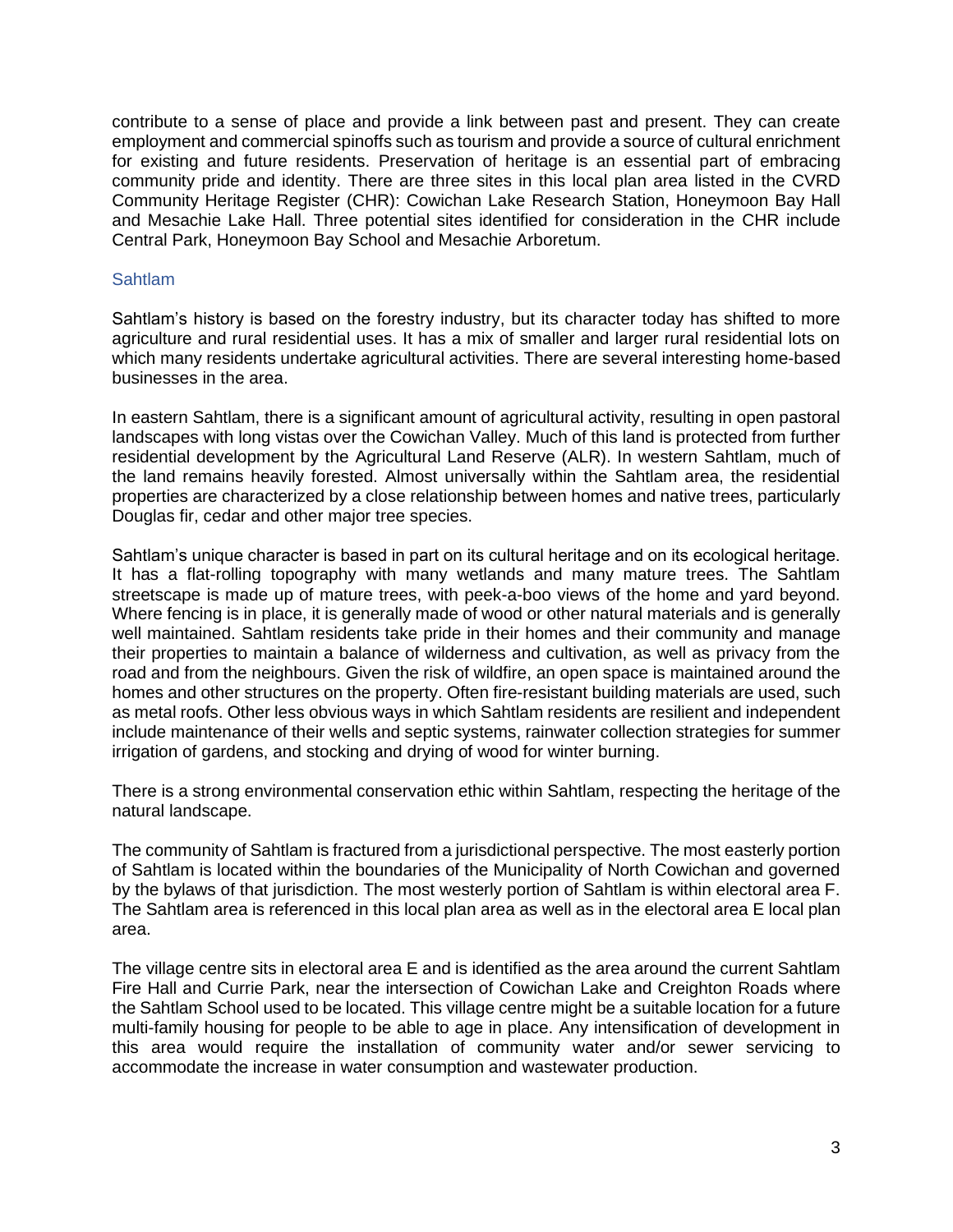#### *Sahtlam Neighbourhood Plan Purpose*

During the modernization, a Sahtlam neighbourhood plan will be jointly developed with a committee led by the Advisory Planning Commission Chairs of areas E and F. The purpose of the Sahtlam neighbourhood plan will be to provide policies for the local planning and management of land and water resources in the Sahtlam plan area, which is located in the Cowichan Koksilah local plan area, straddling the boundary between electoral areas E and F. The neighbourhood plan will also provide residents with guidance and direction for community growth and a future that reflect the community's core values and aspirations.

### *Sahtlam Vision Statement and Goals*

Sahtlam residents wish to maintain and enhance the Sahtlam community as a desirable place to live by maintaining its small-scale rural character and enhancing and restoring its rural village atmosphere through careful development of a village centre.

The village centre is meant to be small-scale, similar to the Glenora crossroads, in the heart of Sahtlam and in the vicinity of the Sahtlam Fire Hall, Currie Park and the old Sahtlam School house. It is anticipated that the Sahtlam Village Centre may support some multi-family housing to provide for aging in place or inter-generational affordable housing; some small-scale commercial enterprises, such as a coffee shop; farm stand; satellite space for healthcare professionals or other local-serving businesses; and a place for the community to gather. Such development will require the installation of a community water and potentially a community sewer system.

The following objectives and policies will be reconsidered in the modernization during the development of the Sahtlam neighbourhood plan.

## <span id="page-5-0"></span>1.4.1 Sahtlam Objectives

- 1. Preserve and celebrate Sahtlam's unique character, heritage and identity.
- 2. Provide opportunities for aging within the community.
- 3. Preserve and increase outdoor recreation opportunities, including multi-use trails and parks connecting Sahtlam residents within the neighbourhood and to Duncan.
- 4. Provide alternative transportation options such as improved transit and multi-use pathways for non-vehicular travel.
- 5. Foster a sense of community by maximizing opportunities for public gathering spaces.
- 6. Provide high standards for environmental protection, including groundwater protection.
- 7. Prevent further dispersed development; focus on infill, where new development would be permitted.
- 8. Preserve the peace and quiet of the Sahtlam area.
- 9. Preserve the heritage and history of Sahtlam.
- 10. Further develop the community heart of Sahtlam.
- 11. Maintain productive forestry and agricultural lands.
- 12. Prevent further development that consumes productive lands.
- 13. Develop a Sahtlam village centre plan.
- 14. Conduct water availability and soil suitability analysis for a basic community septic system for the Sahtlam village centre area.
- 15. Provide access for mobility-challenged individuals.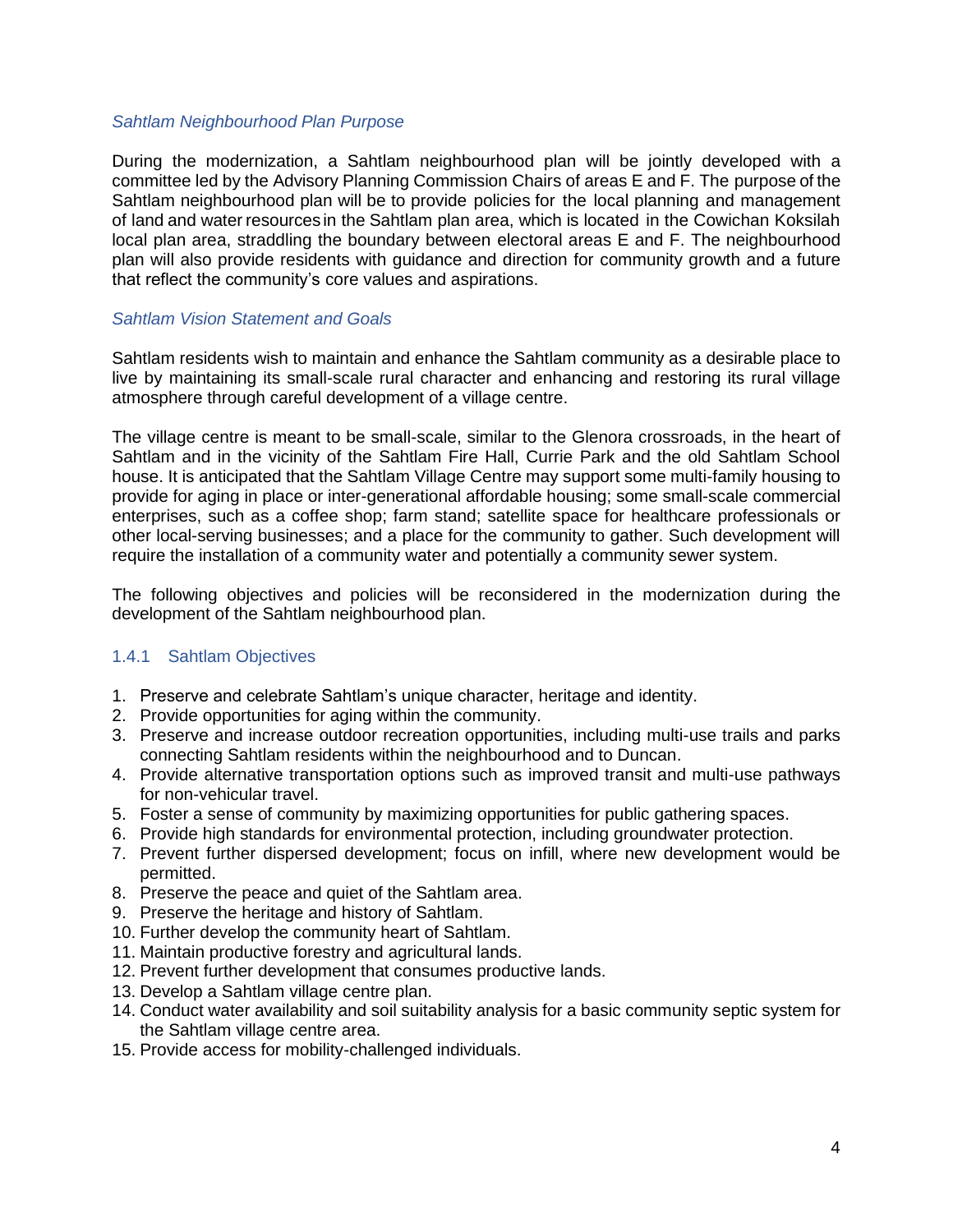## <span id="page-6-0"></span>1.4.2 Sahtlam Policies

The regional board:

- 1. Preserves the heritage and history of Sahtlam through the CVRD's Community Heritage Register.
- 2. Encourages an integrated network of alternative forms of transportation throughout the Sahtlam rural neighbourhood, including amenities such as off-road and roadside trails and pathways, and bus shelters, if appropriate.
- 3. Support environmental design for safety and access in development.
- 4. May consider the development of community water and/or servicing system(s) for the Sahtlam village centre.
- 5. Generally, does not support the conversion of lands designated as Forestry or Agriculture for residential uses.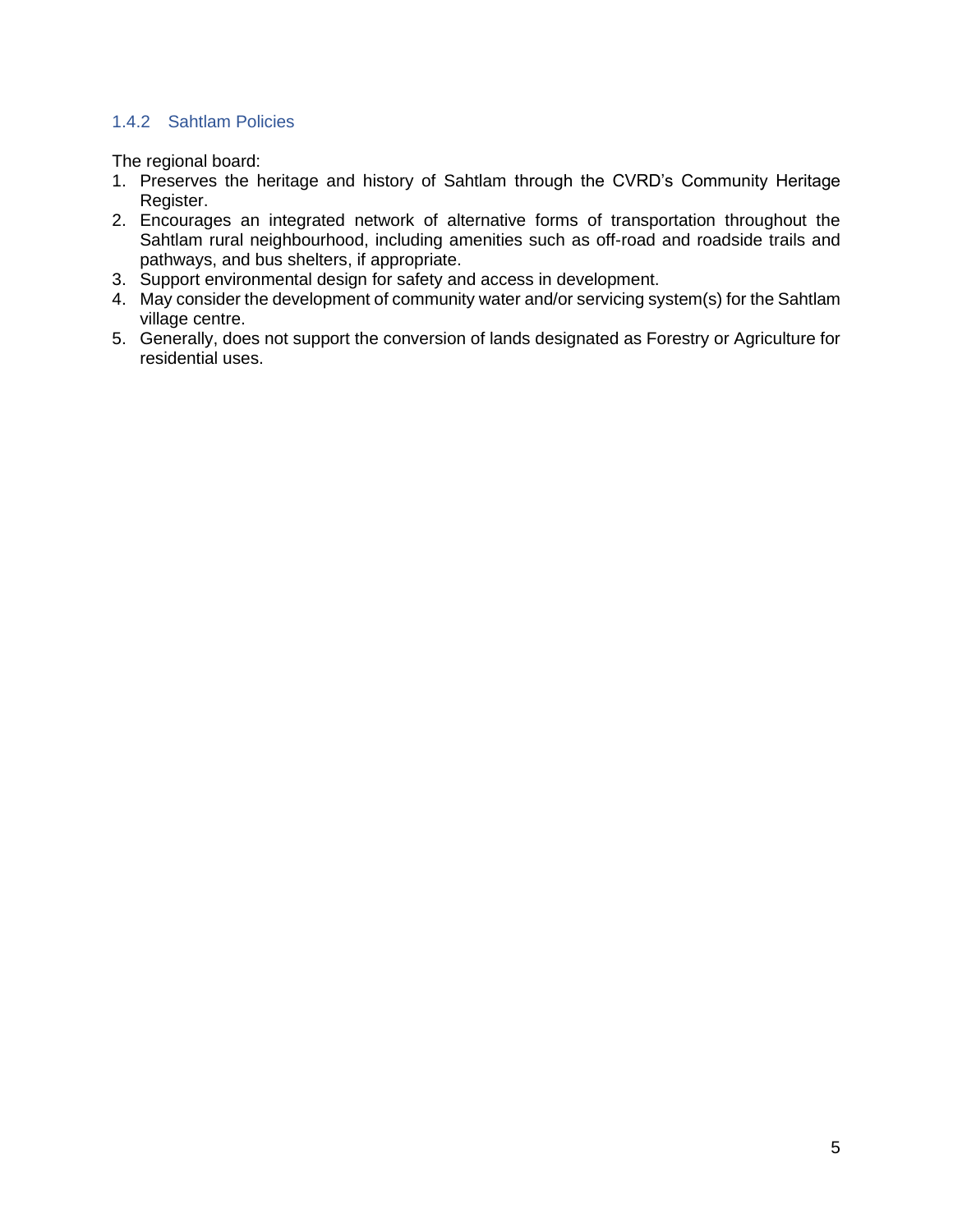# Figure 1–1 Sahtlam Plan Area

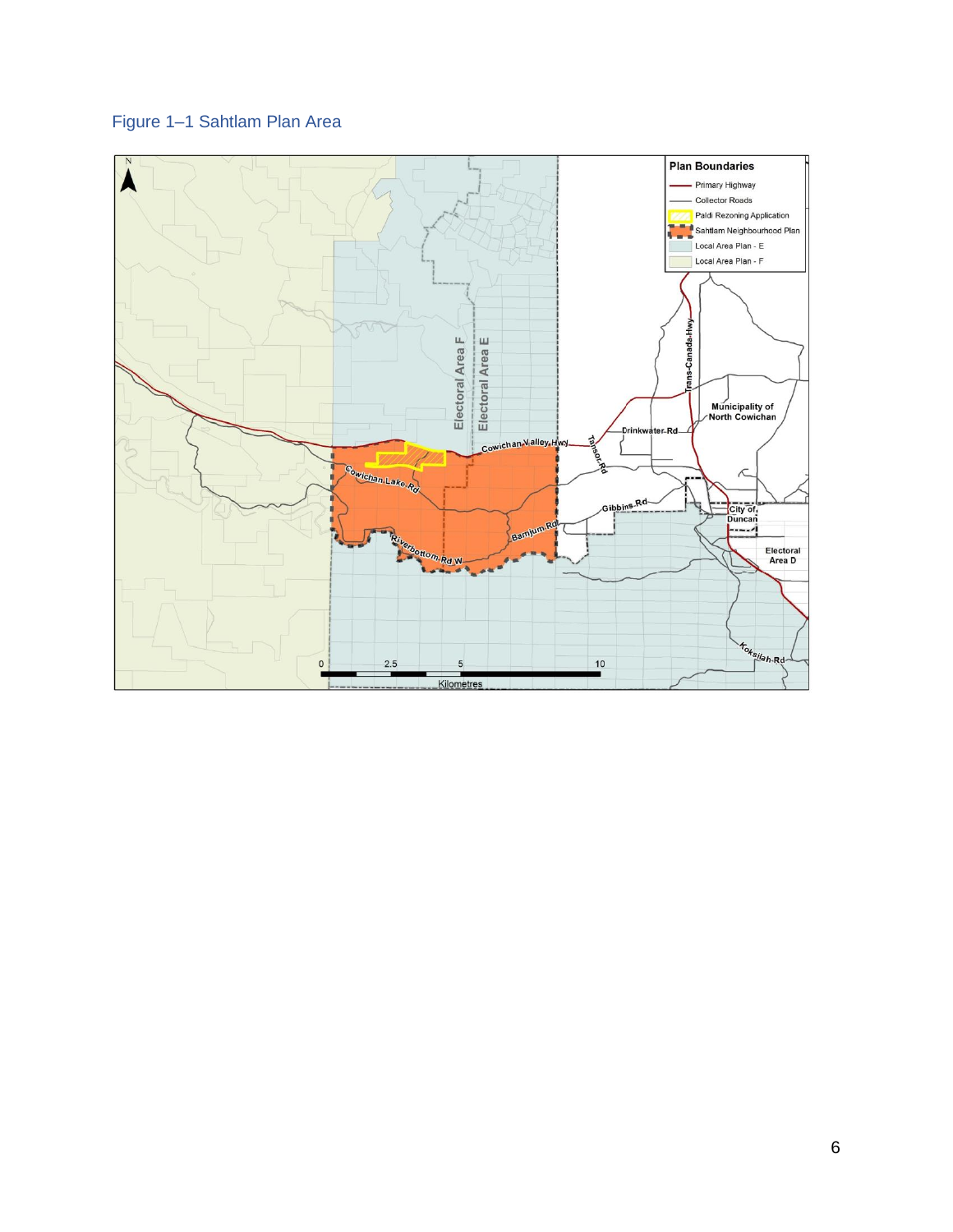## *Paldi*

Paldi is an historic village established in the early part of the 20<sup>th</sup> century as a logging and milling community. It was established by Mayo Singh, and the original name for the village was Mayo. The first *gurdwara* or Sikh temple was established in 1917.

By the 1930s, there was confusion with a similarly named town in the Yukon and so the name was changed to Paldi in honour of Mayo Singh's home village in the Punjab.

By 1937, Paldi had grown to a population of 1,500, with 100 families and 150 single men in the bunkhouses. The population was unique, made up primarily of families of South Asian (East Indian) origins, but also of Chinese and Japanese heritage, and others who are referred to as "white". A special dialect was created to facilitate communication within the village, which included a school, a post office and a number of businesses, as well as the mill and temple.

In 1959, the old temple was torn down and a new one built on the same spot. It is the oldest surviving Sikh temple in Canada continuously operated in the same location.

By the 1960s, the mill had closed, and jobs had moved on. The community gradually declined, which resulted in the closure of the Paldi school. By the 1990s, it was essentially abandoned. With the exception of the temple, the structures are largely gone.

A new village of Paldi is proposed. The policy framework for this new village of Paldi can be found in the Paldi Comprehensive Development designation, in section 2.9 of this plan.

## <span id="page-8-0"></span>**1.5 Population and Demographics**

The OCP includes the harmonized population, housing and employment projections from all LAPs. The Modernized Official Community Plan for the Electoral Areas (MOCP) and LAPs will include regional, sub-regional and electoral area projections. These projections are an important consideration in the development of LAPs.

## <span id="page-8-1"></span>**1.6 Housing**

Existing housing projections are included in the OCP as Appendix I. Housing projections will be updated concurrently with population and employment projections.

## <span id="page-8-2"></span>**1.7 Local Planning Process**

The OCP includes the local planning process for the harmonization of all LAPs. All nine LAPs are being harmonized through the creation of the OCP, which includes each LAP in Schedule B.

Development of the draft plan was overseen by an advisory committee, established in 2016, as well as by the Sahtlam Local Area Plan Advisory Committee, established in 2017.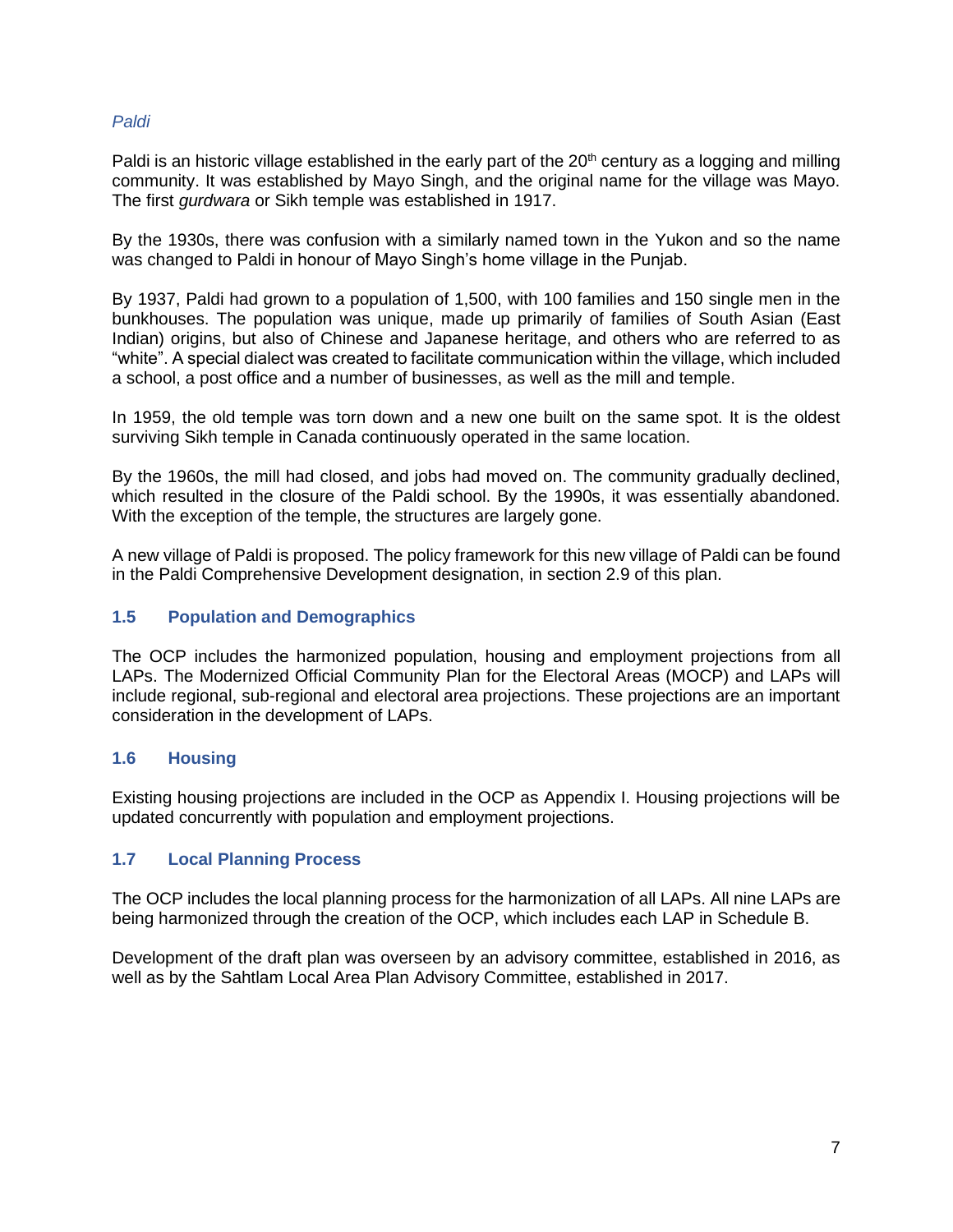| Cowichan Station/Sahtlam/Glenora<br><b>Official Community Plan Advisory</b><br>Committee members (2016-2018)                                                                                                                                                                           | Sahtlam Local Area Plan Advisory Committee<br>members (2017-2018)                                                                            |
|----------------------------------------------------------------------------------------------------------------------------------------------------------------------------------------------------------------------------------------------------------------------------------------|----------------------------------------------------------------------------------------------------------------------------------------------|
| David Coulson<br>Sarah Davies-Long<br><b>Bruce Fraser</b><br>Michelle Geneau<br>Celina Gold<br>Patrick Jackson<br>Parker Jefferson<br>Susan Kaufmann<br><b>Stafford Reid</b><br>Julia Rylands<br>John Salmen<br>Ken Smith<br><b>Justin Straker</b><br>David Tattam<br>Marianna Terauds | Joe Allan<br>Judy Brayden<br>Mike Lees<br>Robert (Bob) Menzies<br><b>Heather Pritchard</b><br>Helen Reid<br>Julia Rylands<br>Mariah Wallener |

Additionally, Larissa Barry-Thibodeau provided valuable volunteer support to the process through taking notes at the meetings and preparing summaries of the discussions.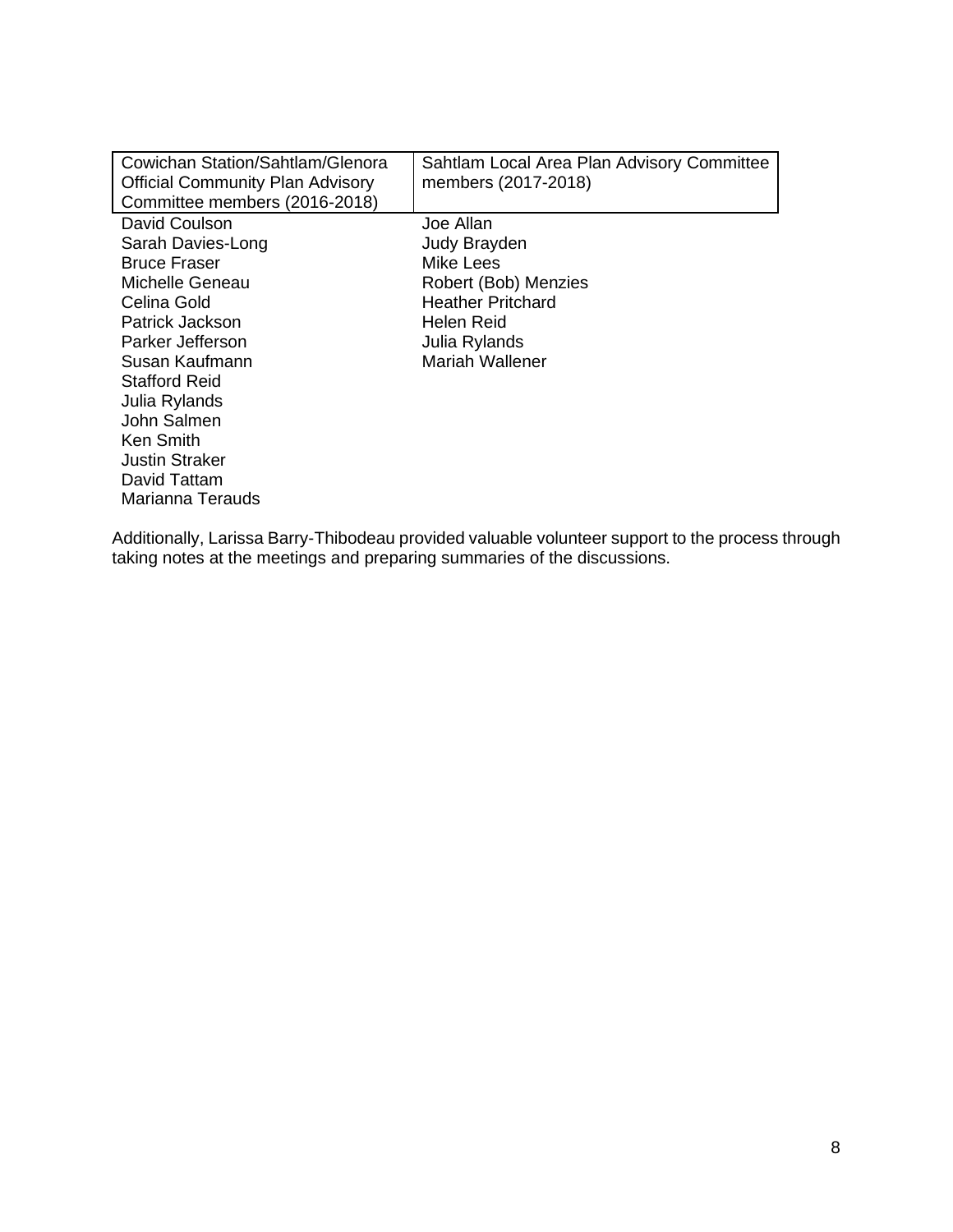## <span id="page-10-0"></span>**PART 2 LAND USE PLANNING DESIGNATIONS**

All future development must be consistent with the objectives and policies of this local plan. The regional land use designations are intended to reflect electoral area and regional commitments and aspirations. The following regional land use designations are found in the area F Cowichan Lake South/Skutz Falls plan area. The designation description, objectives and policies are located in the OCP, Part 4.

Except as shown on the Land Use Designation maps (see Schedule L, LF1 map series), land use designations generally follow parcel boundaries and, though not shown on the maps, the land use designations extend to the centre line of adjacent roads. Where land use designations split parcels, the boundary will be considered approximate.

- Renewable Resource Agriculture
- Renewable Resource Forestry
- Industrial Light Industrial Industrial
- **Institutional**
- Parks
- **Freshwater**
- o Commercial
	- › Local Commercial
	- › Rural Village Commercial
	- › Service Commercial
	- › Tourist Commercial
- **Residential** 
	- › Future Development
	- › Comprehensive Lakefront Development
	- › Country Residential
	- › Lakefront Residential
	- › Mixed Commercial Residential
	- › Paldi Comprehensive Development
	- › River Corridor Residential
	- › Rural Residential
	- › Village Residential
- Settlement Node
- Roads and Servicing
- Temporary Use
- Heritage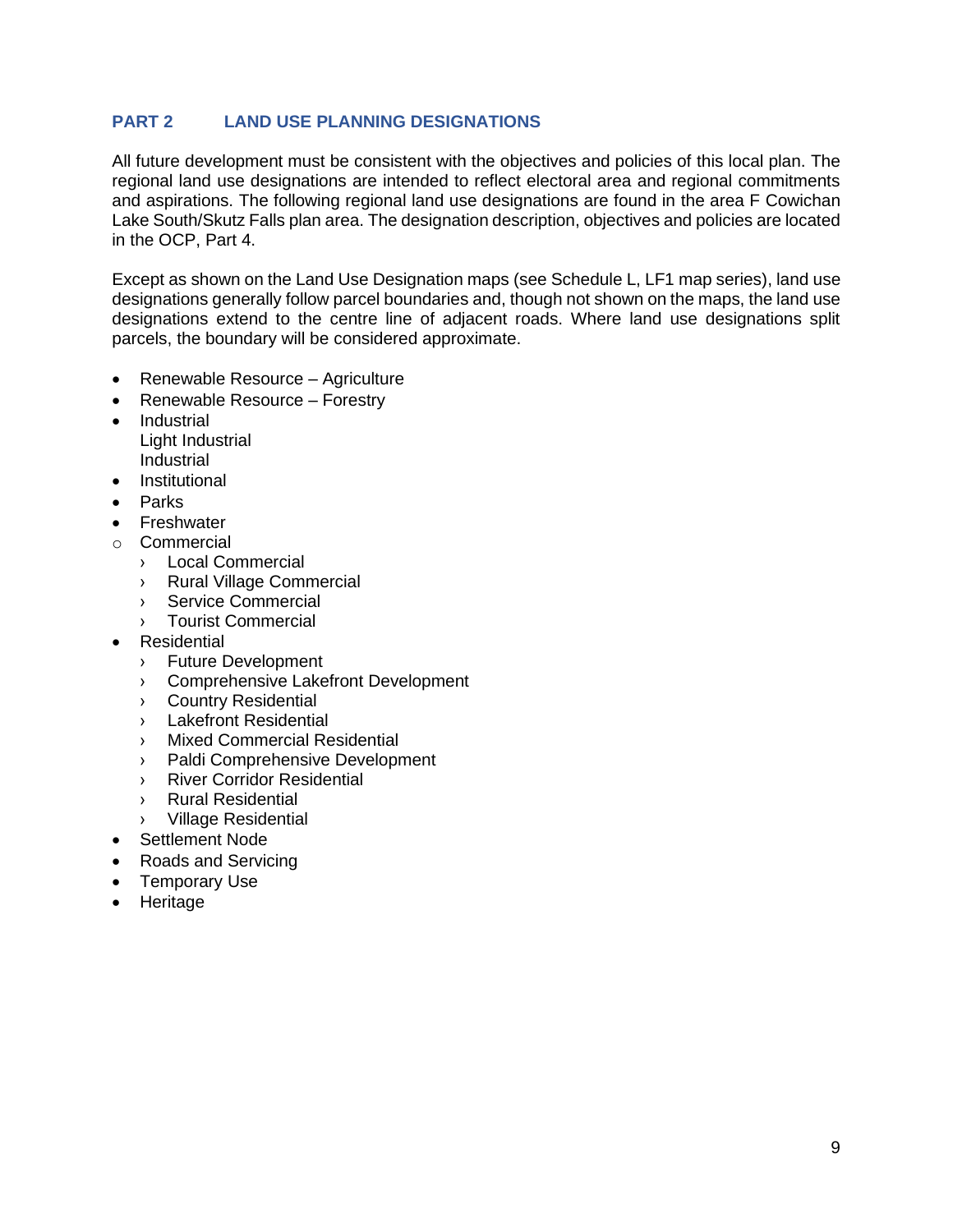## <span id="page-11-0"></span>**2.1 Growth Containment Boundary**

Growth containment boundary is a land use policy area that includes the village containment boundaries and urban containment boundaries in LAPs. It identifies lands that will support housing and employment growth.

The growth containment boundary includes the commercial nodes and the residential settlement areas in general proximity to them. Areas not shown as either existing service areas or potential expansion areas for community water systems will not be connected to such services, except in cases where a health risk or an environmental risk has been identified. In either case, the determination will be made by the senior government agency having jurisdiction, if no alternative for resolving the problem exists other than to connect the parcel(s) to a community system. A CVRD board resolution will be required to provide such services. In no case will such connection be used to justify an increase to the development opportunity or density on the subject lands. A covenant to that effect will be required.

The preference for compact communities is an alternative to rural or urban residential sprawl, which not only reduces the availability of working forest lands and agricultural lands but can also have other significant adverse impacts in terms of water conservation, expansion of wildfire interface areas and erosion of wilderness ecosystems. Preventing the uncontrolled spread of residential growth into rural areas also reduces automobile dependence and transportation and servicing costs, which means more energy efficiency and less pollution.

## <span id="page-11-1"></span>2.1.1 Growth Containment Boundary Objectives

- 1. Identify areas where urban services, particularly future community water and community sewer services, will be available for development, whether within existing development areas or in new nodes.
- 2. Maximize the efficiency of land use and preserve the agricultural, forestry and wilderness land base outside of the growth containment boundaries.
- 3. Encourage appropriate community amenities and services to meet the needs of a diverse community, with commercial areas within walking distance of most residential areas.
- 4. Identify where mixed residential, commercial and institutional land uses should be focused, to create complete, healthy and livable communities.

## <span id="page-11-2"></span>2.1.2 Growth Containment Boundary Policies

The regional board:

- 1. Supports focusing residential growth in the area of the growth containment boundaries as well as in any of the two possible development nodes west of Gordon Bay, one of which is Caycuse.
- 2. Considers proposals with a maximum of two residential development nodes west of the Honeymoon Bay growth containment boundary within the lifespan of this plan, provided any approval results in the creation of a new growth containment boundary. Among the board's considerations, in the event that such a development is proposed by way of plan amendment application and rezoning, are
	- a. South Shore Road must become a public highway to the point where the land development proposal is located;
	- b. the development must comprise at least 50 residential units at build-out, preferably more, and have at a minimum a community water system and a community sewer system;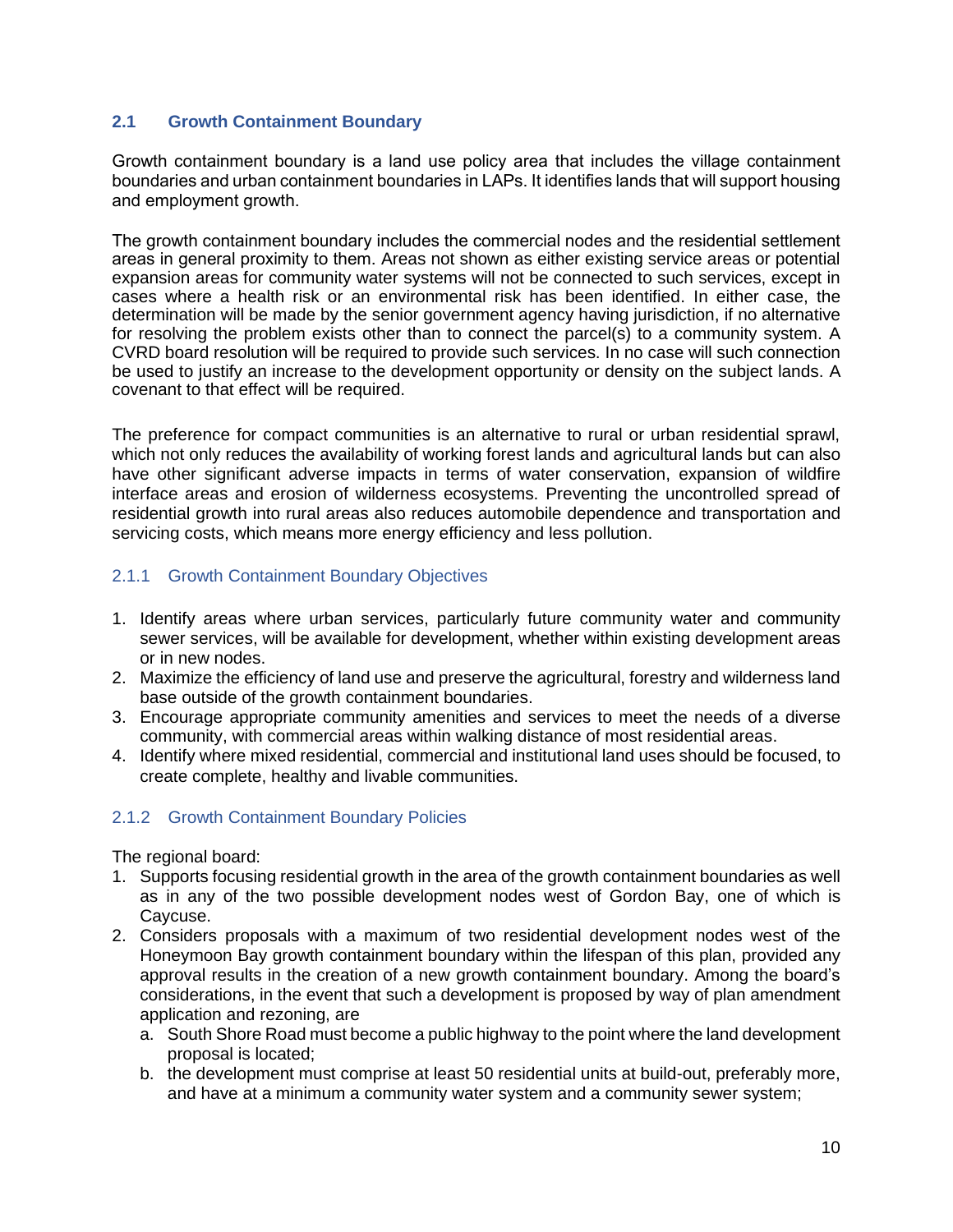- c. a significant dedication of lakefront land for public park purposes must be proposed, amounting to more than 50% of the total land area under development and at least 50% of the shoreline, and include a continuous pathway through the subject property;
- d. the proposed community services being operated by the CVRD engineering services department;
- e. the suitability of the site for the type of development proposed, such as solar access in winter, and the environmental sensitivity of the area;
- f. the degree to which the proposed land use change complements or enhances commercial opportunities in Honeymoon Bay or Mesachie Lake; and
- g. reduction of environmental impacts, particularly to Cowichan Lake, including measures to enhance lake habitat protection, whether on-site or elsewhere.

## <span id="page-12-0"></span>**2.2 Renewable Resource – Agriculture Designation**

The Cowichan Valley has one of the warmest climates in Canada and is home to some of the most diverse and fertile soils, suited to a wide variety of agricultural enterprises. Agriculture is an important sector of the economy and essential to the rural ambiance and beauty of the landscape. A primary goal of this local plan is to protect agricultural resource lands and the agricultural industry. Lands designated as Agricultural include areas with potential for a wide range of agricultural production and include land in the ALR as shown on the Schedule D, DF1.1 Agricultural Land Reserve – Area F. The Renewable Resource – Agriculture designation is also intended to support the agricultural sector by accommodating supplemental employment opportunities, home-based businesses and value-added opportunities to maintain the viability of farm businesses.

#### Renewable Resource – Agriculture

The maintenance of farmland and encouragement of farming operations in the plan area is one of the primary objectives of this plan. Lands that have been placed in the provincial Agricultural Land Reserve have soils with high agricultural capability and are protected for future agricultural use. They are concentrated in the Robertson River Valley, the lower reaches of the Sutton Creek watershed and the upper level bench lands immediately south of the Town of Lake Cowichan. The Agriculture designation is intended to accommodate a wide variety of farming activities as well as the golf course near Honeymoon Bay. Within this designation, separate zones will exist for farming and golf course. Permitted density in the Agriculture designation is low, with a minimum parcel area requirement for subdivision of 12 ha minimum in A-1 and A-3 zones.

The following Agriculture objectives and policies are intended to complement the OCP Agriculture objectives and policies and may be reduced during review to eliminate duplication.

#### <span id="page-12-1"></span>2.2.1 Renewable Resource – Agriculture Objectives

*To be considered in the modernization.*

#### <span id="page-12-2"></span>2.2.2 Renewable Resource – Agriculture Policies

The regional board:

1. Considers removal of lands from the ALR only if they are within a growth containment boundary.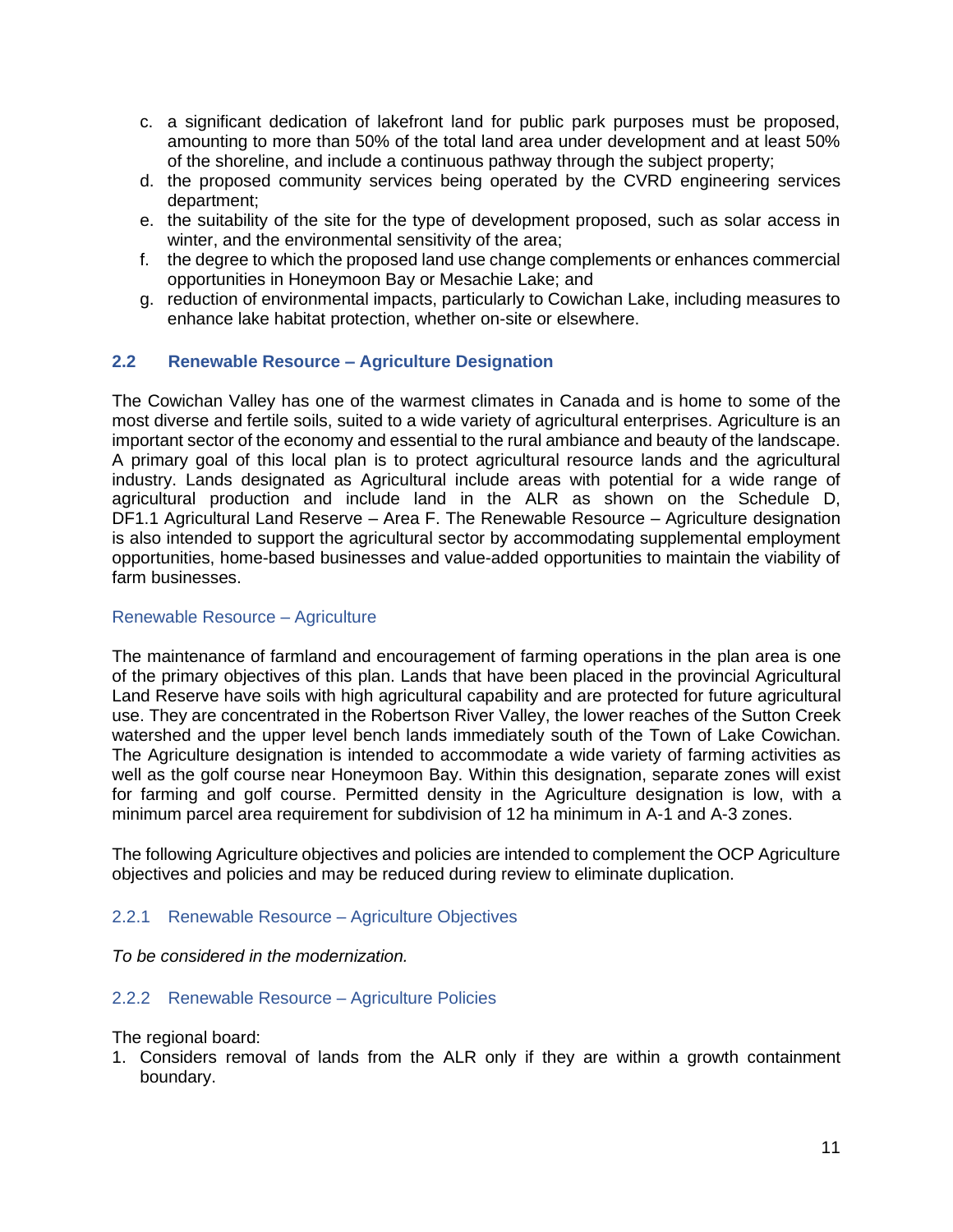2. May consider development of non-soil bound agricultural pursuits on land on soils with lower agricultural capability.

## <span id="page-13-0"></span>**2.3 Renewable Resource – Forestry Designation**

The Renewable Resource – Forestry designation is intended to accommodate forest management and other resource land uses. This local plan seeks to protect forest lands for their long-term value and to limit urban and rural sprawl. This is a continuation of CVRD policies that have, for several decades, aimed to protect the forest resource from development pressures. Each past official community plan adopted for the local plan area and larger South Cowichan region has recognized the importance of the forest resource as a renewable resource, even with the cyclical nature of the forest industry, the history of ownership, changes to provincial policy and private sector applications to develop forest lands.

Most of the plan area is composed of lands designated as Renewable Resource – Forestry. These are areas where natural resource activities such as forestry and mining are prevalent and recreational opportunities are abundant. It is recognized that, on both Crown lands and privatelyowned lands, resource extraction activities such as forestry and mining are under the jurisdiction of the provincial government and, to some degree, the federal government. Such legislation supersedes local government bylaws and is enacted to ensure that resource activities can continue, and the natural environment will be respected.

### Renewable Resource – Forestry

The plan area is characterized by wilderness outdoor recreational opportunities from the Cowichan River corridor to the Pacific coast. The Forestry designation intends to preserve opportunities for existing and future generations in a way that is least disruptive to the large forest companies that own most of the private forest lands. Furthermore, adequate campgrounds open to the public and servicing facilities should be provided and maintained to protect area watercourses and related ecosystems and to reduce the potential for land use conflicts between forestry and outdoor recreational uses. These lands are not considered a holding zone for other forms of development.

The board recognizes that the rural resource road west of Honeymoon Bay along the south side of Cowichan Lake is very important to the Ditidaht First Nation and the regional economy, and therefore strongly recommends that it be upgraded and dedicated as a public highway. This could be a step in providing what the board believes is a critically needed link to Port Alberni—an allweather paved road—via the Franklin River. When and if the Cowichan Lake route becomes a public thoroughfare, the needs of the forest industry should be carefully considered. Consideration should be given to permitting continued use of these roads by logging trucks with 10-foot (3.281 metre) wide bunks. It may necessitate extra wide shoulders, wider traffic lanes, periodic pull-off or passing lanes or a combination of the above.

The Forestry designation is intended to accommodate primary resource management and extraction operations, including agriculture, silviculture and other activities permitted by provincial statutes. Additionally, outdoor recreation and residential use—one dwelling per parcel—is permitted in this designation with a minimum parcel area requirement for subdivision of at least 80 ha.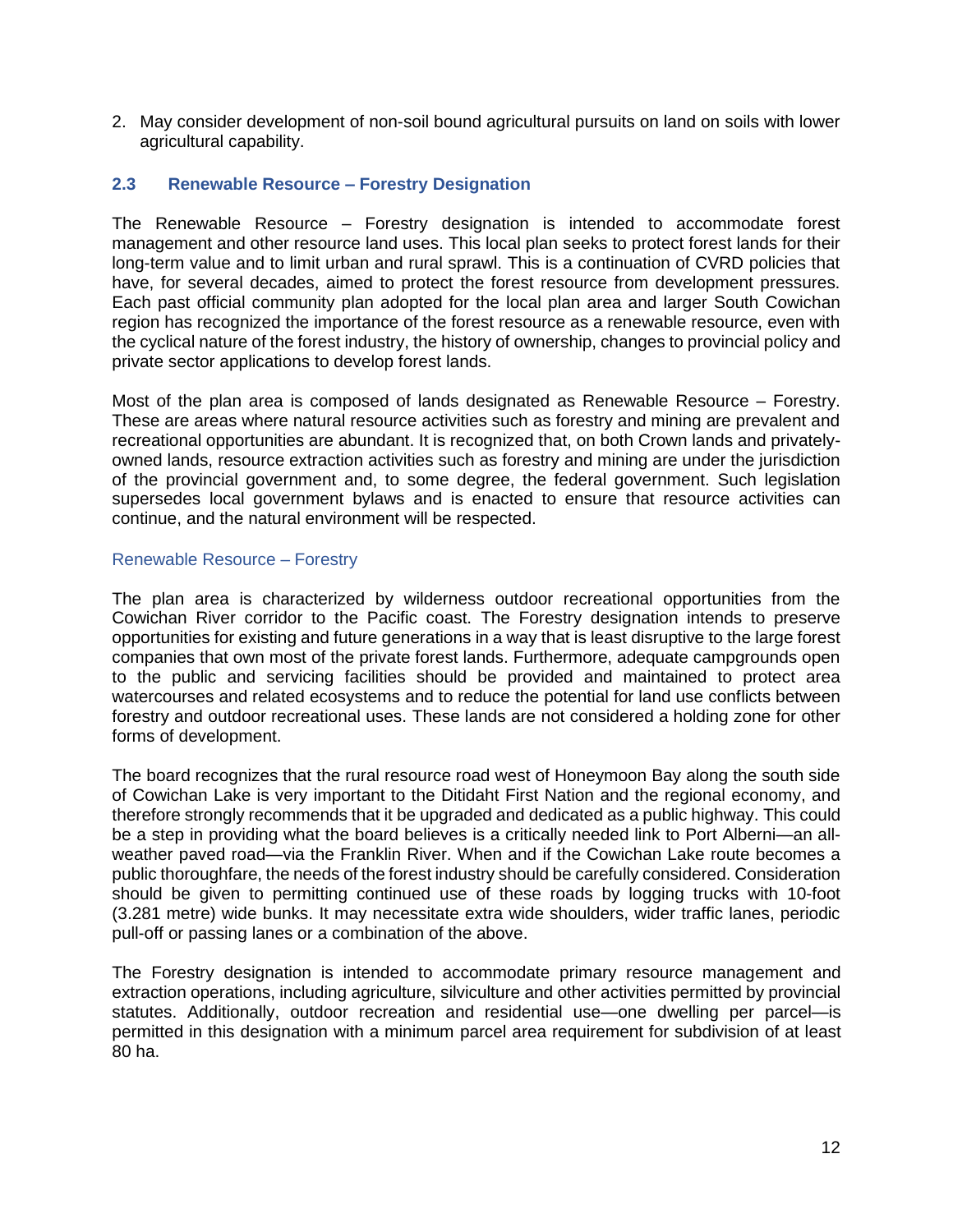## <span id="page-14-0"></span>2.3.1 Renewable Resource – Forestry Objectives

- 1. Support and encourage the commercial harvesting of timber and aggregate resource extraction, consistent with the latest provincial best management practices for natural environment protection.
- 2. Encourage forest companies to carefully manage hazardous slope areas, environmentally sensitive areas and groundwater recharge areas.
- 3. Prevent the conversion of Renewable Resource lands to residential uses.
- 4. Encourage forest landowners to make Renewable Resource lands available for outdoor recreational enjoyment and education.
- 5. Consider the provision and maintenance of rustic campgrounds so that residents and tourists will minimize their impacts on the land and water base and on forestry operations by using appropriate areas for camping and waste disposal.
- 6. Encourage senior governments to ensure that primary and secondary resource activities occur and that at the same time
	- a. the quality of fresh water sources is maintained and enhanced;
	- b. landscape management techniques are utilized to minimize impacts on the aesthetic appeal and visual integrity of the plan area, while practising and enhancing ecological function;
	- c. areas of unique or rare vegetation or wildlife are protected; and
	- d. logging activities do not result in increased peak flows or soil erosion.
- 7. Rustic campgrounds should
	- a. minimize impacts on environmentally sensitive areas;
	- b. provide solid waste collection service;
	- c. address wildfire safety concerns, including vegetation management, adequate water storage or access, and on-site emergency planning;
	- d. ensure buffering between the rustic campground and adjacent Rural Resource lands; and
	- e. be open to the public.

## <span id="page-14-1"></span>2.3.2 Renewable Resource – Forestry Policies

The regional board:

- 1. Supports expansion of the Cowichan Lake Community Forest Co-op lands program.
- 2. Supports the retention of the abandoned railway rights-of-way, from the Town of Lake Cowichan to Mesachie Lake and Honeymoon Bay, for use as a multi-purpose pathway. In cases where the public use of an abandoned railway would infringe on the privacy of residents, an alternative route may be considered for the immediate area.

## <span id="page-14-2"></span>**2.4 Industrial Designation**

A strong, diverse local economy requires that the local plan provides a policy framework that encourages industry, while at the same time ensuring that new industrial development is environmentally clean, contributes to the quality of life for residents and strives to utilize community resources. The Industrial designation supports secondary forestry manufacturing, value-added agriculture and high-tech industries that have the capability of providing a high standard of employment.

The extent of exploitable mineral resources and sand and gravel deposits in the plan area has not been indicated in this plan because the Ministry of Energy and Mines has not made this information available to the CVRD.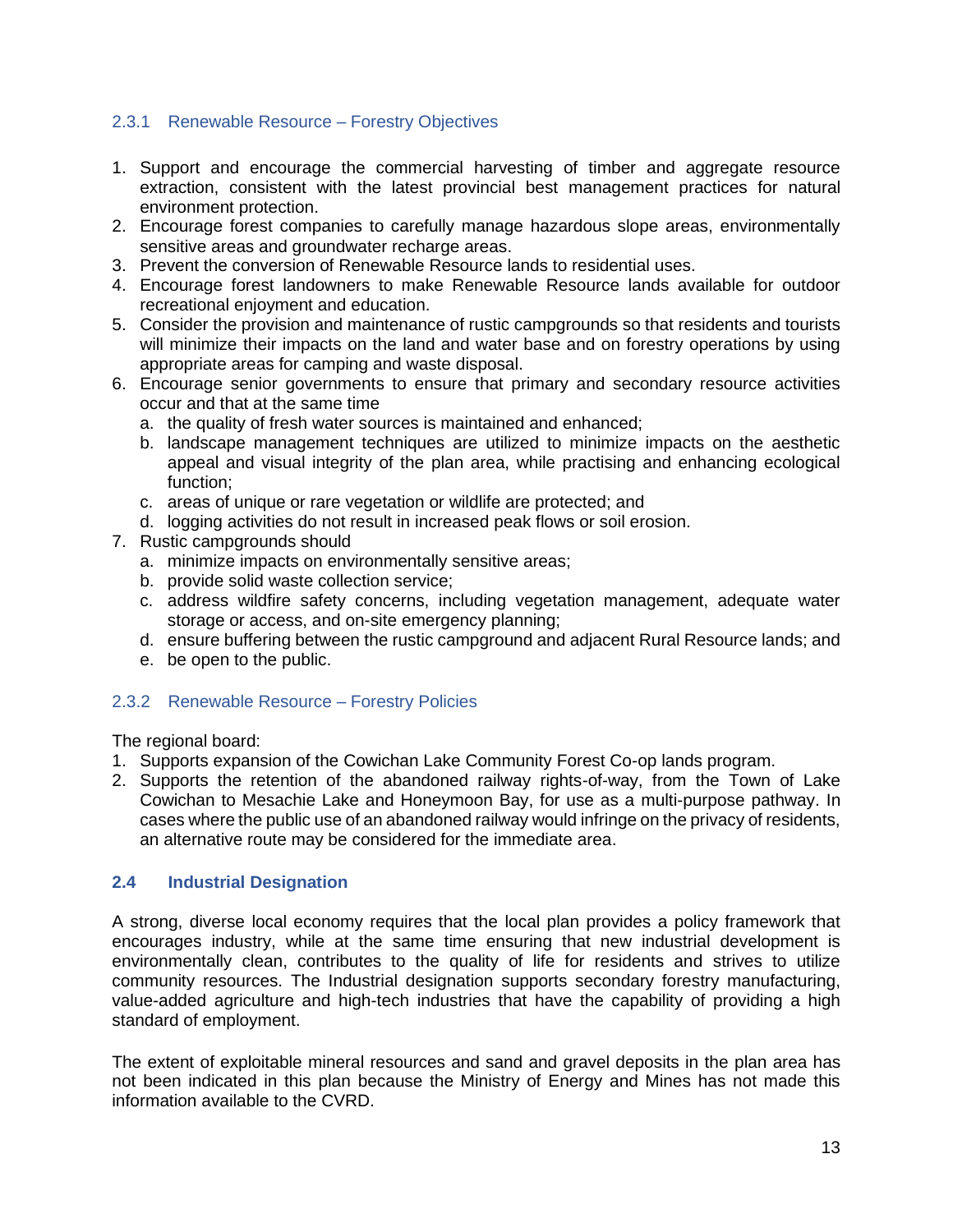There are two Industrial designations in the plan: Light Industrial and Industrial.

## Light Industrial

The Light Industrial designation provides small lots with access to major roads with a purpose to develop small scale "incubator" facilities. Zones will include the following, but are not limited to, processing, manufacturing and assembly operations, storage, warehousing, distribution, equipment sales and repairs, printing and reproduction, construction, wholesale, transportation and communications related businesses. Office uses are ancillary.

#### **Industrial**

The Industrial designation provides for industrial uses that may enhance the village character by providing employment opportunities within the local community.

The designation recognizes the region's strong historic ties to the forest industry while also recognizing the need to diversify the industrial land base with new uses that add to the employment and economy of the area.

The designation provides for greater flexibility in addressing the type of uses permitted in industrial areas.

## <span id="page-15-0"></span>2.4.1 Light Industrial Objectives

- 1. New businesses provide a buffer of natural features as an adequate transition to non-industrial uses.
- 2. Ensure light industrial zones are not shopping destinations or a primary retail use.
- 3. Ensure businesses are not compatible with residential uses.
- 4. Businesses do not generate noise or odour nor require outdoor storage.

## <span id="page-15-1"></span>2.4.2 Light Industrial Policies

- 1. Businesses with hazardous materials or hazardous waste generation or storage are not supported.
- 2. Large customer parking lots and areas are not supported.

## <span id="page-15-2"></span>2.4.3 Industrial Objectives

- 1. Consider a range of industrial uses within designated areas within the local plan area, to provide the community with diverse industrial businesses for local, Canadian and international markets.
- 2. Protect industrial lands from residential encroachment through buffering and design.
- 3. Encourage a broad range of uses.
- 4. Encourage the development of research, development and high technology industries.
- 5. Protect industrial lands from conflicting and incompatible adjacent urban land uses.
- 6. Ensure adequate serviced industrial land supply.
- 7. Protect environmental features such as watercourses or habitat areas within industrial areas through the development of policies that respect the environment and the integration of land uses.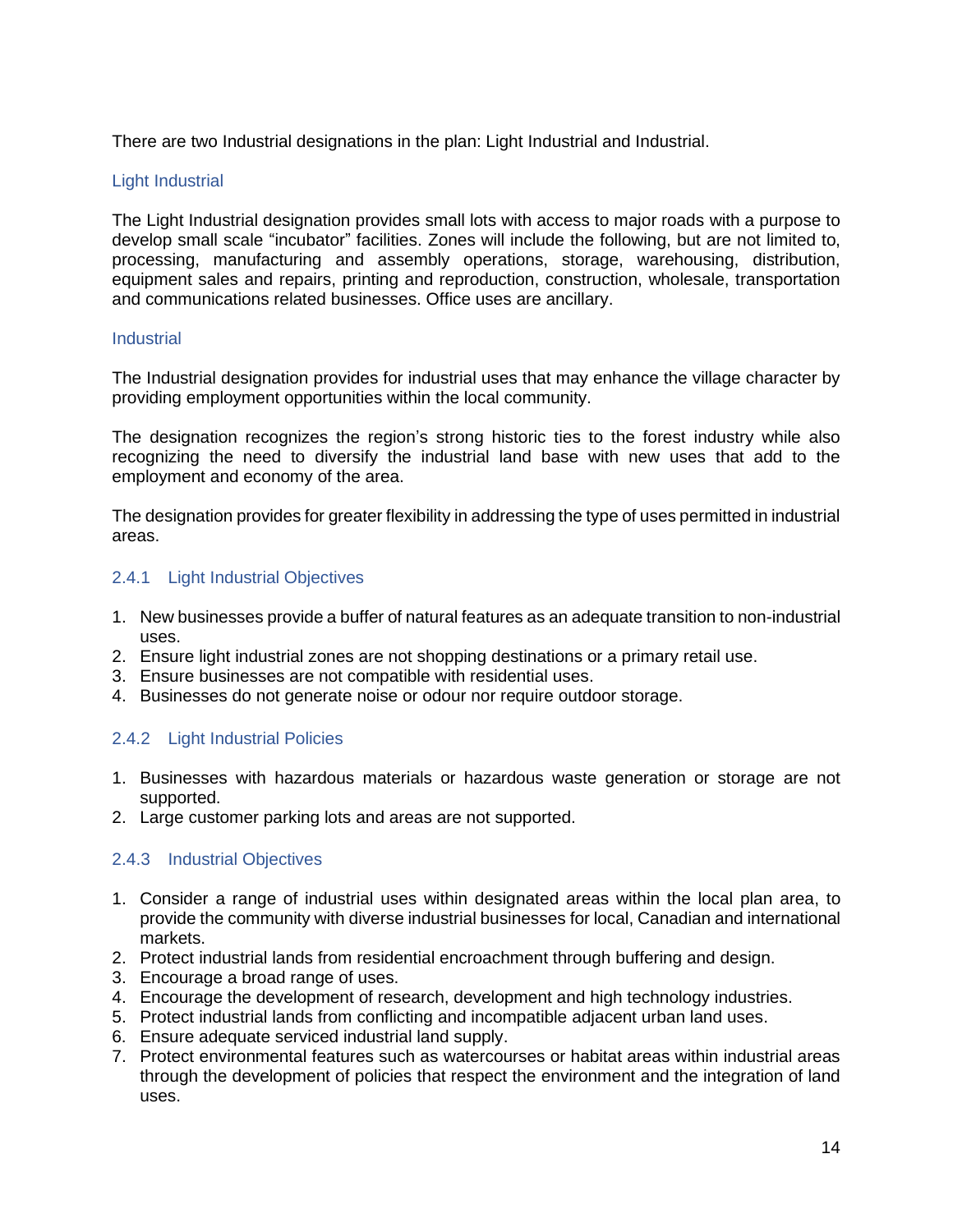## <span id="page-16-0"></span>2.4.4 Industrial Policies

The regional board:

- 1. Supports primary and secondary manufacturing and processing industries including forest industries.
- 2. Considers the following in rezoning applications:
	- a. the use, scale and design of industrial buildings and structures is in keeping with the character of the surrounding area;
	- b. access to the site is approved by the Ministry of Transportation and Infrastructure;
	- c. the use is within easy reach of, but does not front directly onto a major network road and access from a frontage road is well defined;
	- d. the use does not cause excessive traffic to be generated along local residential roads;
	- e. pedestrian walkways are provided;
	- f. parking areas and pedestrian routes are well lit; however, lighting is designed to illuminate the surface of the site without undue glare spill-over to adjacent parcels or roads;
	- g. the use will not impede or restrict public access along a continuous trail or greenway system should one be established in the future; and
	- h. a natural buffer or similar physical barrier is provided to separate the industrial operation from neighbouring non-industrial uses.
- 3. Supports businesses in developing an eco-industrial network to build efficiencies in energy, resource use and waste management.

## <span id="page-16-1"></span>**2.5 Institutional Designation**

Access to recreation and social infrastructure and the provision of community services are essential for the quality of life and social sustainability of the communities within the local plan area. There is also strong encouragement of institutional uses that provide services and enhance the well-being of the communities.

#### **Institutional**

The Institutional designation is intended to accommodate those institutional uses, whether privately or publicly owned, that assist with maintaining a high quality of life.

#### <span id="page-16-2"></span>2.5.1 Institutional Objectives

*To be considered in the modernization.*

<span id="page-16-3"></span>2.5.2 Institutional Policies

The regional board:

*To be considered in the modernization.*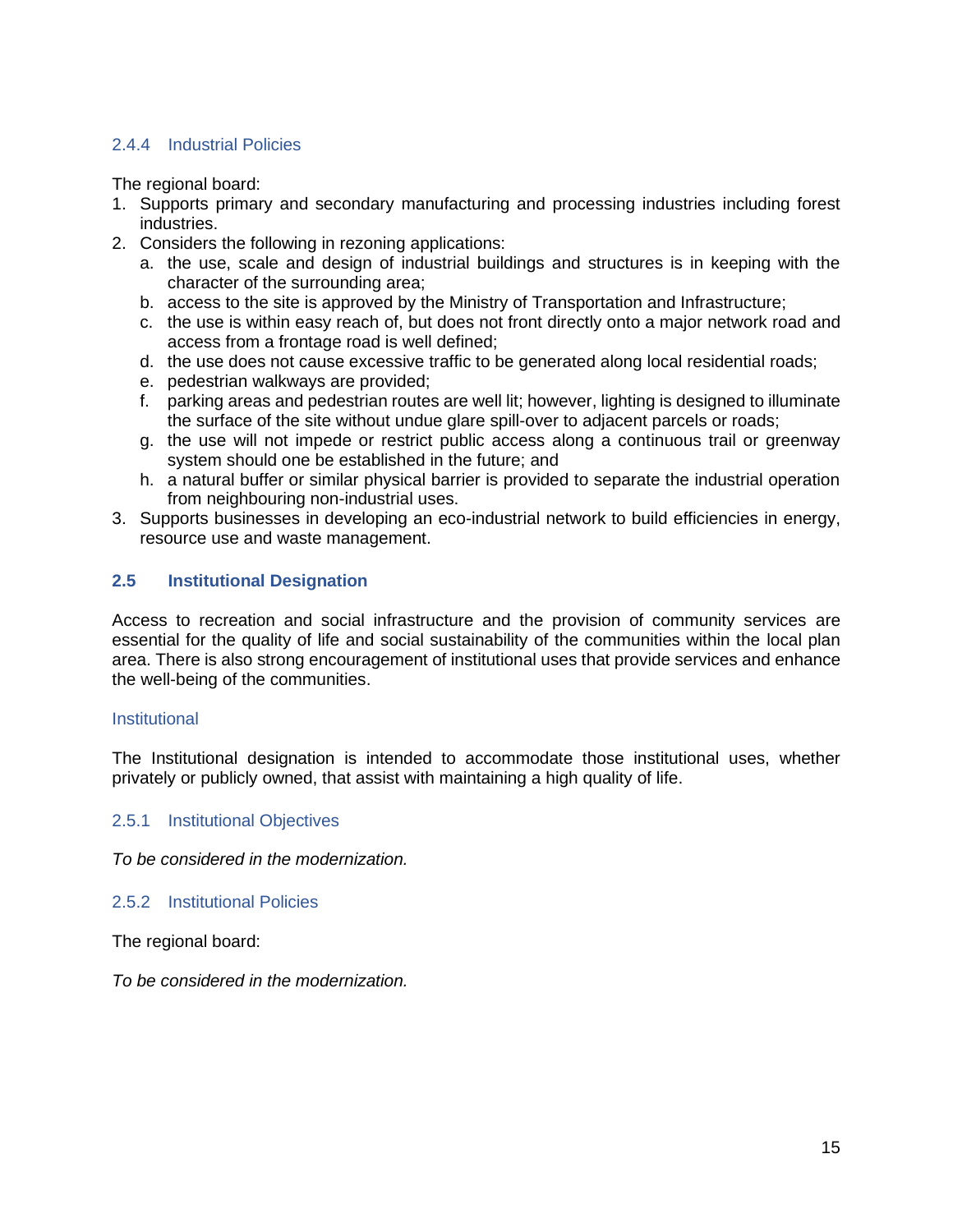## <span id="page-17-0"></span>**2.6 Parks Designation**

There are numerous parks in the local plan area, and the CVRD actively encourages additional acquisitions as suitable lands become available. As the population continues to grow, a high priority will be placed on the maintenance of existing parks and trails and the acquisition of new ones, including trail linkages. The pristine natural and visual environment of the Cowichan Valley is a major contributing factor to the quality of life and attractiveness of the area. Outdoor recreational opportunities are abundant in the plan area, with forest covered uplands, ocean shorelines, lake shorelines and scenic river corridors. At the same time, these features represent important ecological systems that provide domestic water and habitat for fish, plant and wildlife species. The intention of this plan is to provide outdoor recreational opportunities of various types in areas that have the appropriate biological capabilities to sustain the varying levels of impacts associated with recreational uses.

### (See [Figure 2–1 Recreational Areas Index,](#page-19-0) [Figure 2–2 Recreational Areas West](#page-20-0) and [Figure 2–3](#page-21-0)  [Recreational Areas East\)](#page-21-0)

The plan area consists of community and regional parks and trails and provincial and federal parks. Community parks and trails consist of land dedicated as park at the time of subdivision or land acquired by the regional district for community or regional park purposes. These parks provide residents with nature preservation, children's playground areas and space for organized sports and other forms of outdoor recreation. They vary in size and are often situated in or adjacent to residential areas. The Cowichan Valley Trail (part of the Trans Canada Trail, since 2016, also known as "The Great Trail") is also located in the plan area and is a regional trail. Provincial and federal parks are larger and have more appeal to people on a provincial, national and international scale. There are four provincial parks and one federal park reserve in the plan area.

The Parks designation is intended to ensure adequate parkland and park amenities are available to all residents in the plan area. Parks and trails are designated as Parks. Parks and trails are compatible with any land use designation and the implementing zoning bylaw should reflect this.

## <span id="page-17-1"></span>2.6.1 Parks Objectives

- 1. Maintain, improve and expand the community pathway connections.
- 2. Encourage improvement of access to the west coast national and provincial parks for residents and visitors.
- 3. Provide for institutional uses that serve the needs of area residents.
- 4. Promote, encourage and foster partnerships with other government agencies, private companies, land trusts and interest groups through relevant legislation.
- 5. Encourage the provision of parks for the protection of sensitive ecosystems as well as fish and wildlife habitat.
- 6. Increase public access to the lakefront.
- 7. Co-ordinate park development within the Cowichan River corridor with relevant agencies.
- 8. Encourage government agencies to improve and provide safe public road access to recreational resources.
- 9. Develop a community parks and trails master parks plan for area F.

#### <span id="page-17-2"></span>2.6.2 Parks Policies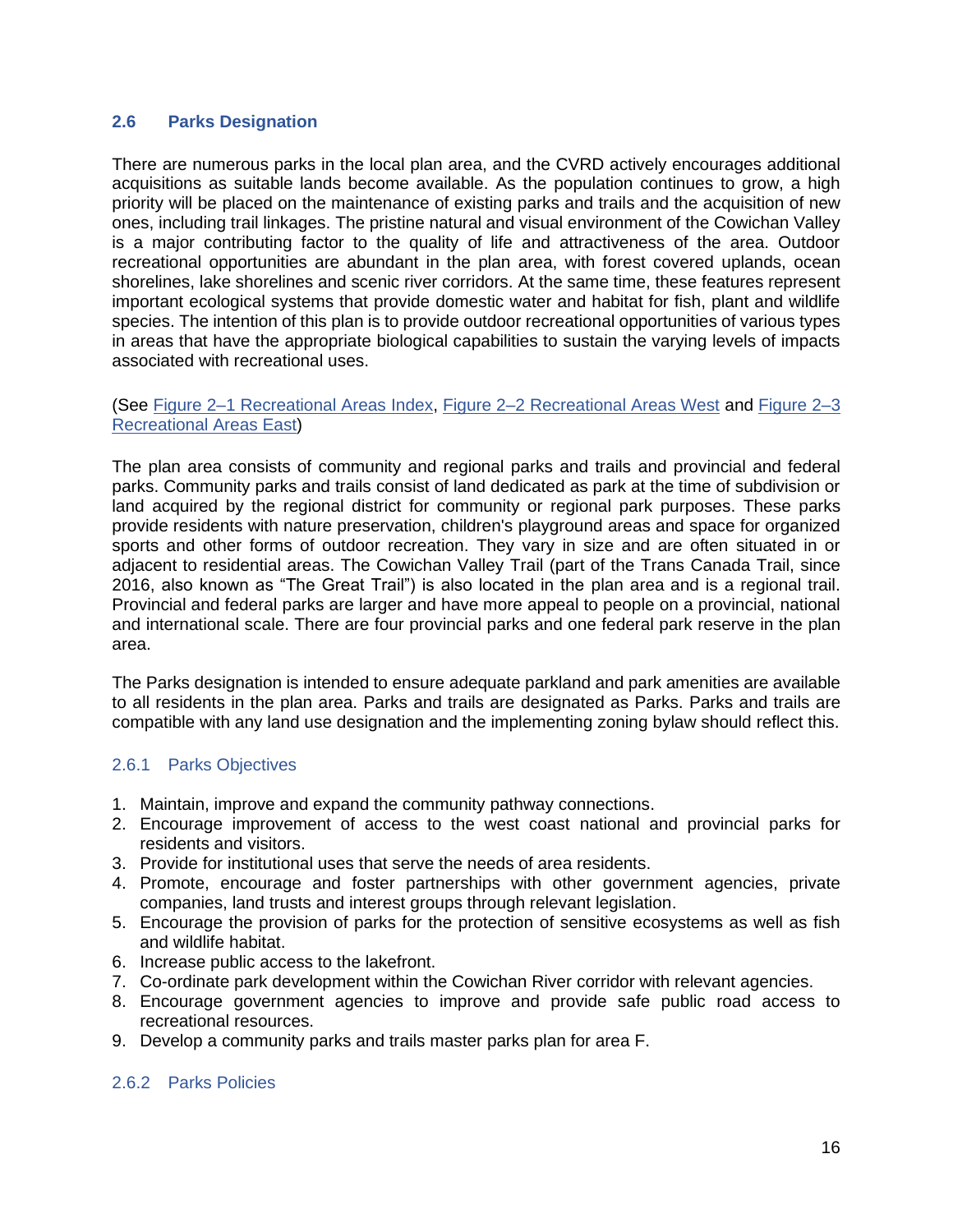The regional board:

- 1. Will acquire parkland as guided by community parks and trails master plans.
- 2. Supports depositing cash-in-lieu received at subdivision into the parkland acquisition reserve fund for electoral area F.
- 3. Considers amalgamating community and regional parks and trails with more than one land registry.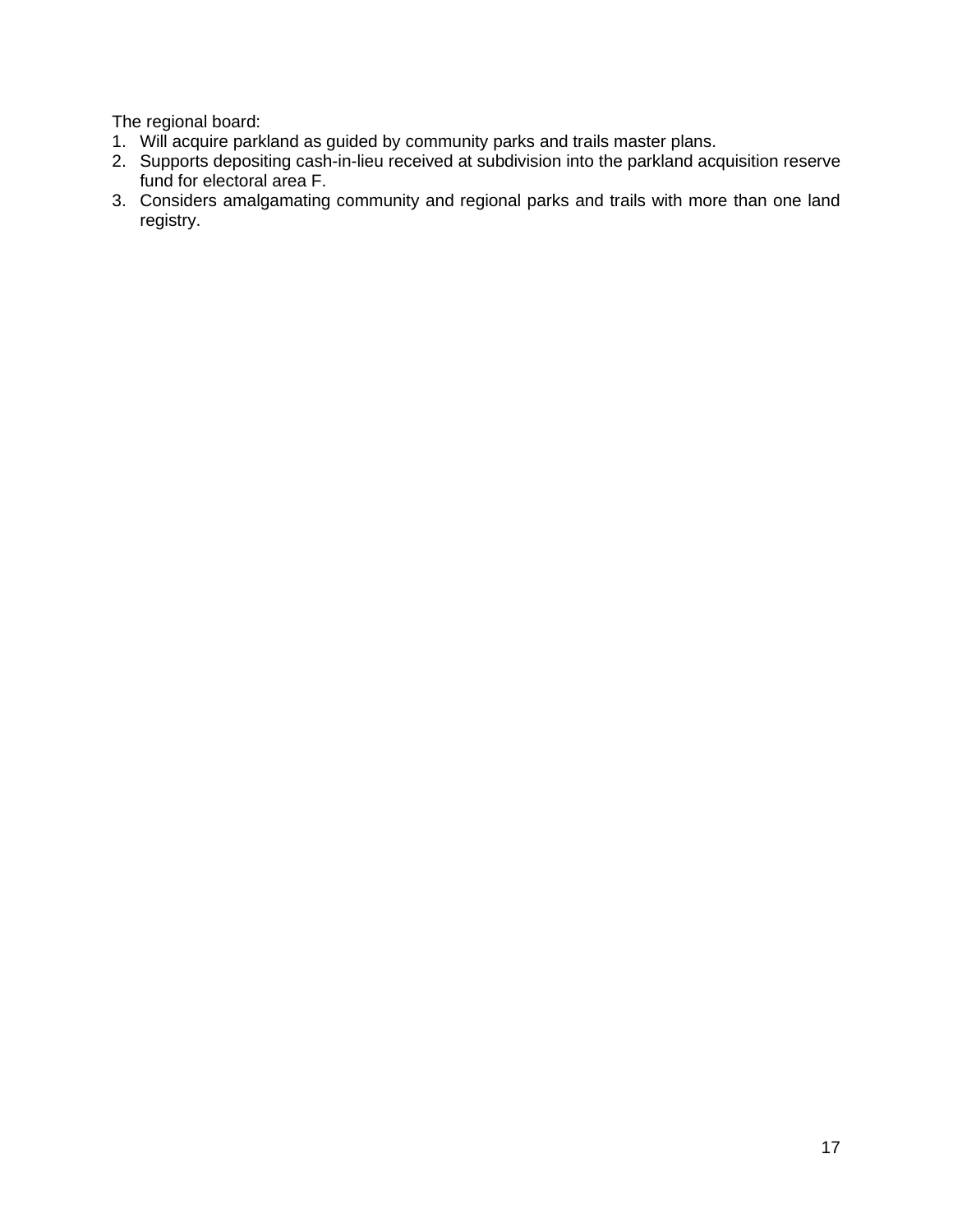<span id="page-19-0"></span>

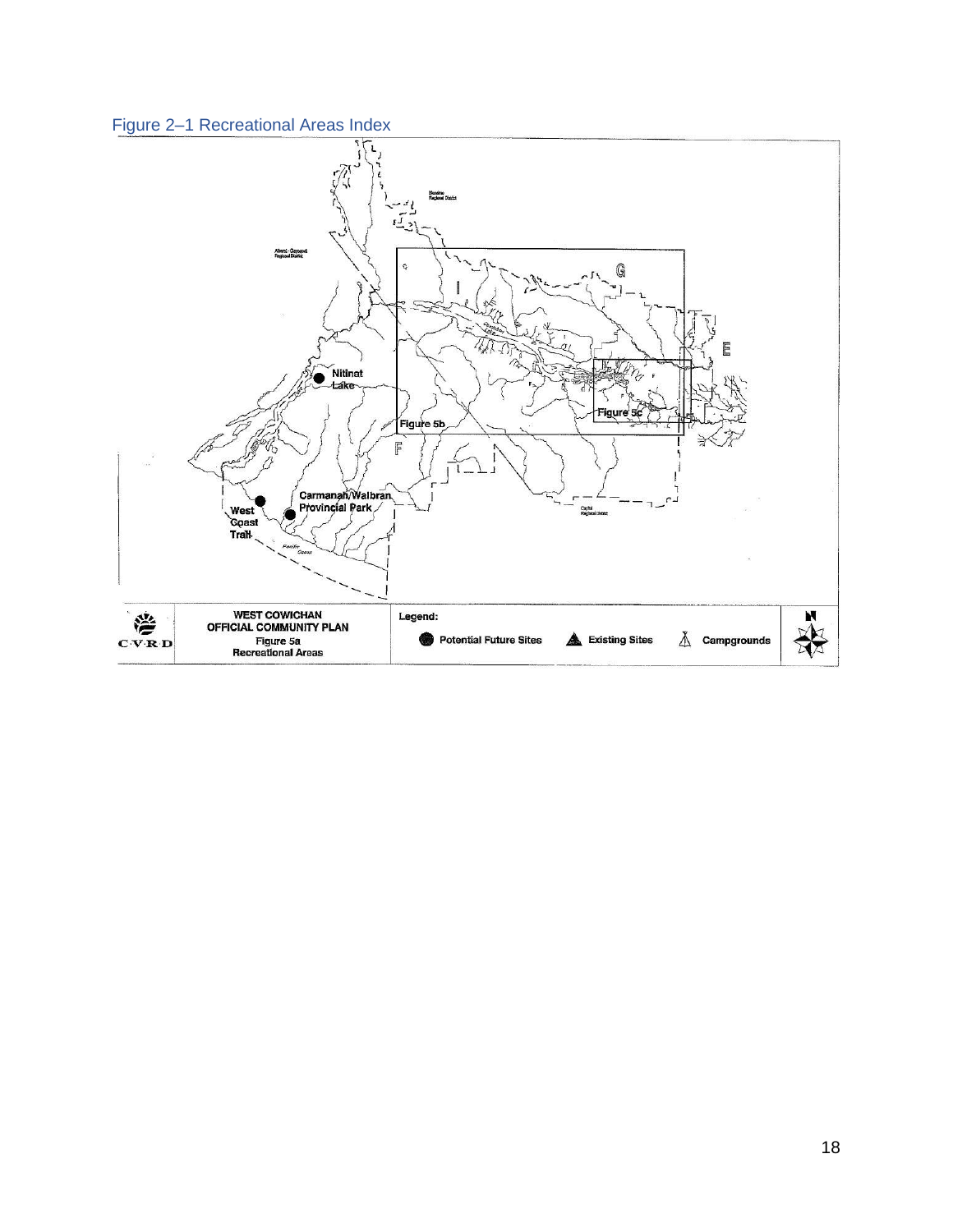

<span id="page-20-0"></span>Figure 2–2 Recreational Areas West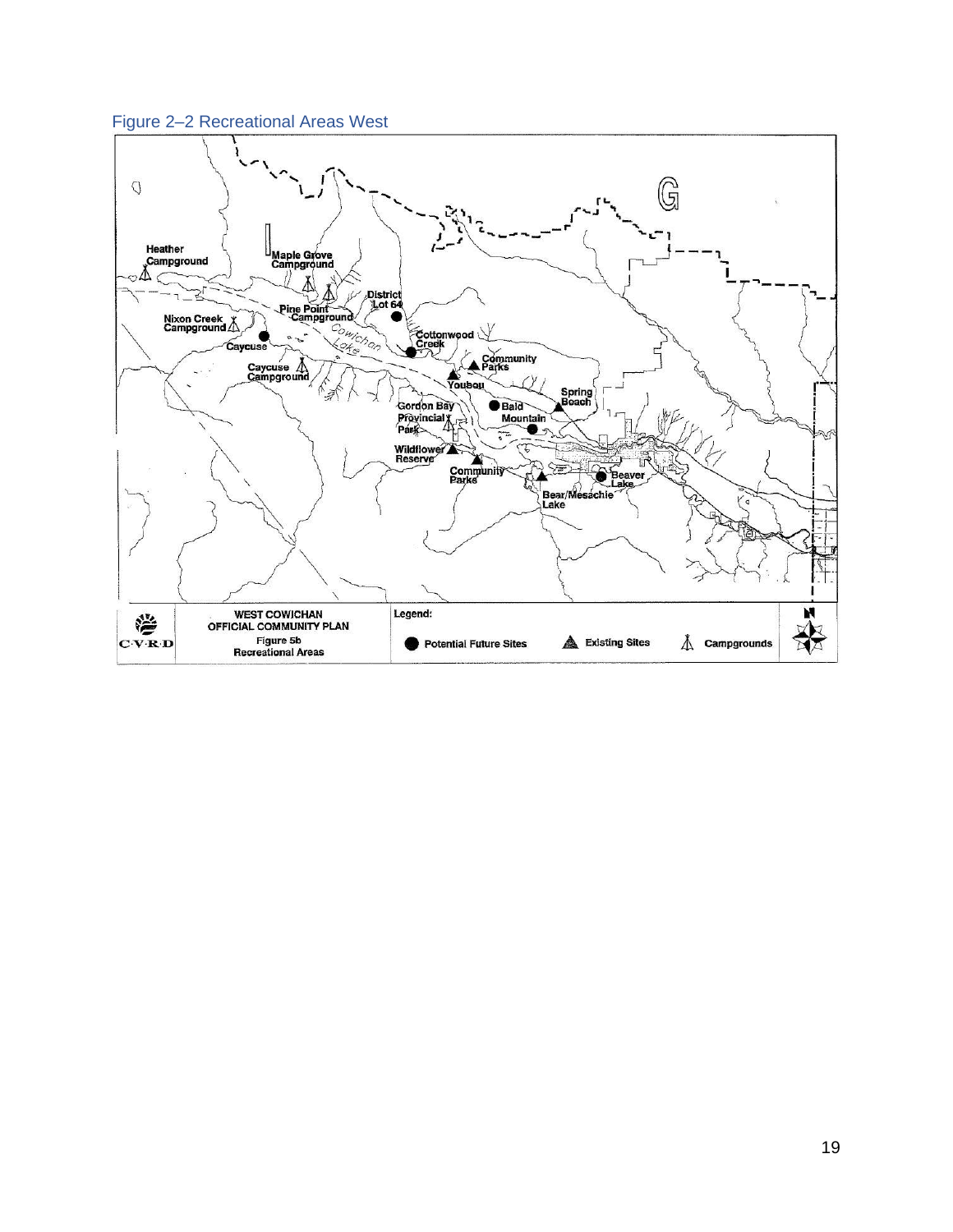# <span id="page-21-0"></span>Figure 2–3 Recreational Areas East

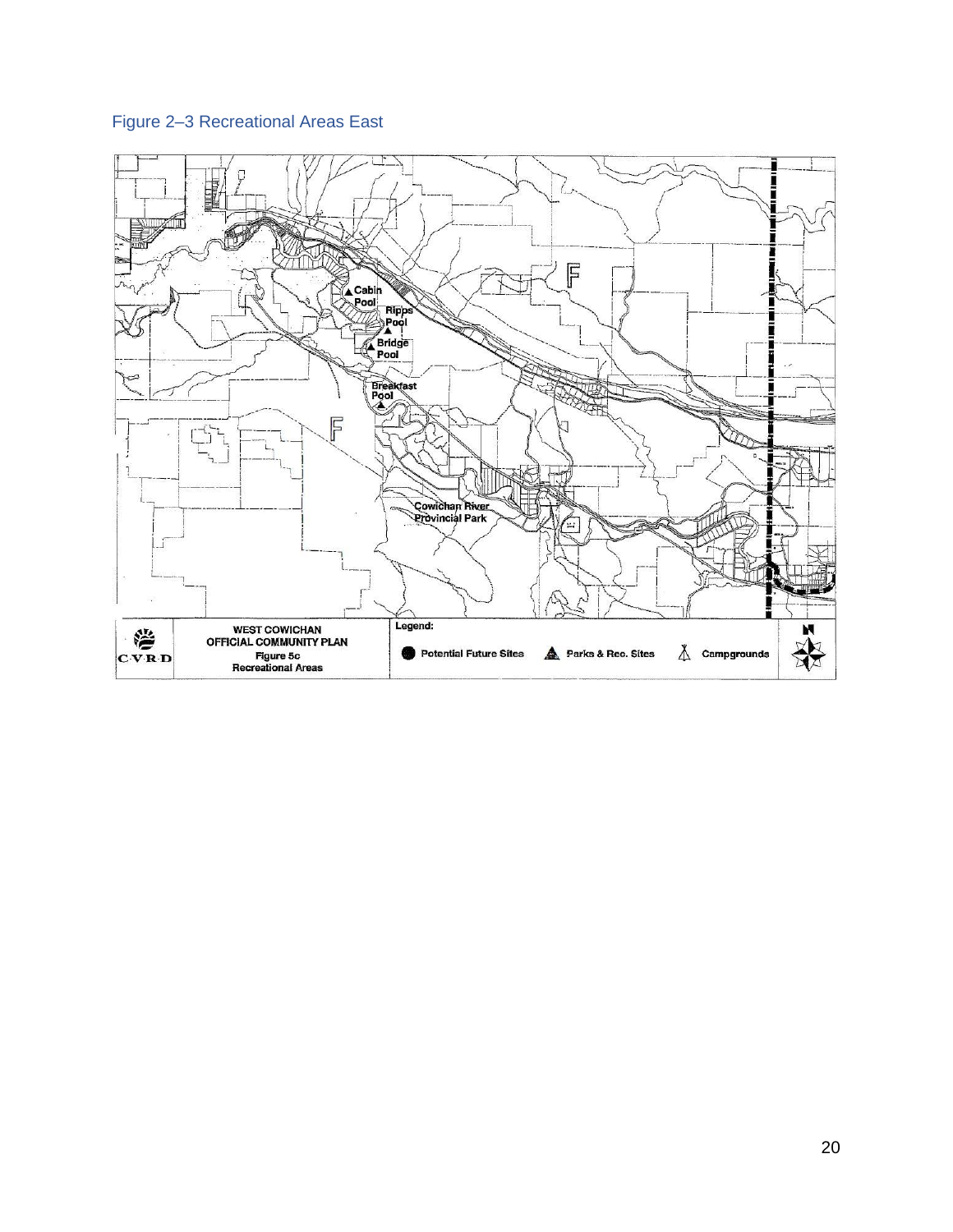## <span id="page-22-0"></span>**2.7 Freshwater and Marine Designations**

There are two water designations in the local plan area—Freshwater and Marine. The primary purpose of the Freshwater designation is to protect the quality and quantity of water for potential potable water use and the biodiversity of sensitive lake ecosystems. The Marine designation is intended to maintain and protect marine areas to the highest degree possible.

Within the plan area, water supplies are obtained from a variety of sources. Many of the small creeks and streams that descend from area hills and mountains are used for domestic water purposes. In addition to private water licence holders, several of the largest community water systems draw their supply from the area's watercourses, including Cowichan Lake. Residents located at more widely dispersed locations primarily rely on groundwater. Similarly, other than in the Mesachie Lake area where there is a community sewage system, most residents rely on individual septic tanks.

#### **Freshwater**

Freshwater designation is intended to conserve and protect water supplies.

### <span id="page-22-1"></span>2.7.1 Freshwater Objectives

*To be considered in the modernization.*

### <span id="page-22-2"></span>2.7.2 Freshwater Policies

The regional board:

*To be considered in the modernization.*

#### **Marine**

The coastal shoreline of the Pacific Ocean is one of the prime features of the natural environment within the region and includes marine life resources, sheltered embayed areas and sensitive estuaries. The sheltered estuaries of the Pacific shoreline and Nitinaht Lake are particularly important for salmon habitat as well as nature appreciation.

The foreshore is the land between the mean high tide and the mean low water mark of the ocean. The objectives and policies consider the broader area known as the shore zone, which is a linear strip of upland and the adjacent water surface, which are interdependent. The coastal shore zone is one of the prime features of the natural environment within the region.

There is one Marine water designation in the local plan area. A marine OCP for electoral areas A, C, D, F, G and H will be fully considered in the modernization as a separate plan with robust objectives and policies for electoral areas with marine areas.

This local plan area also includes one marine park:

• Pacific Rim National Park Reserve (National Park)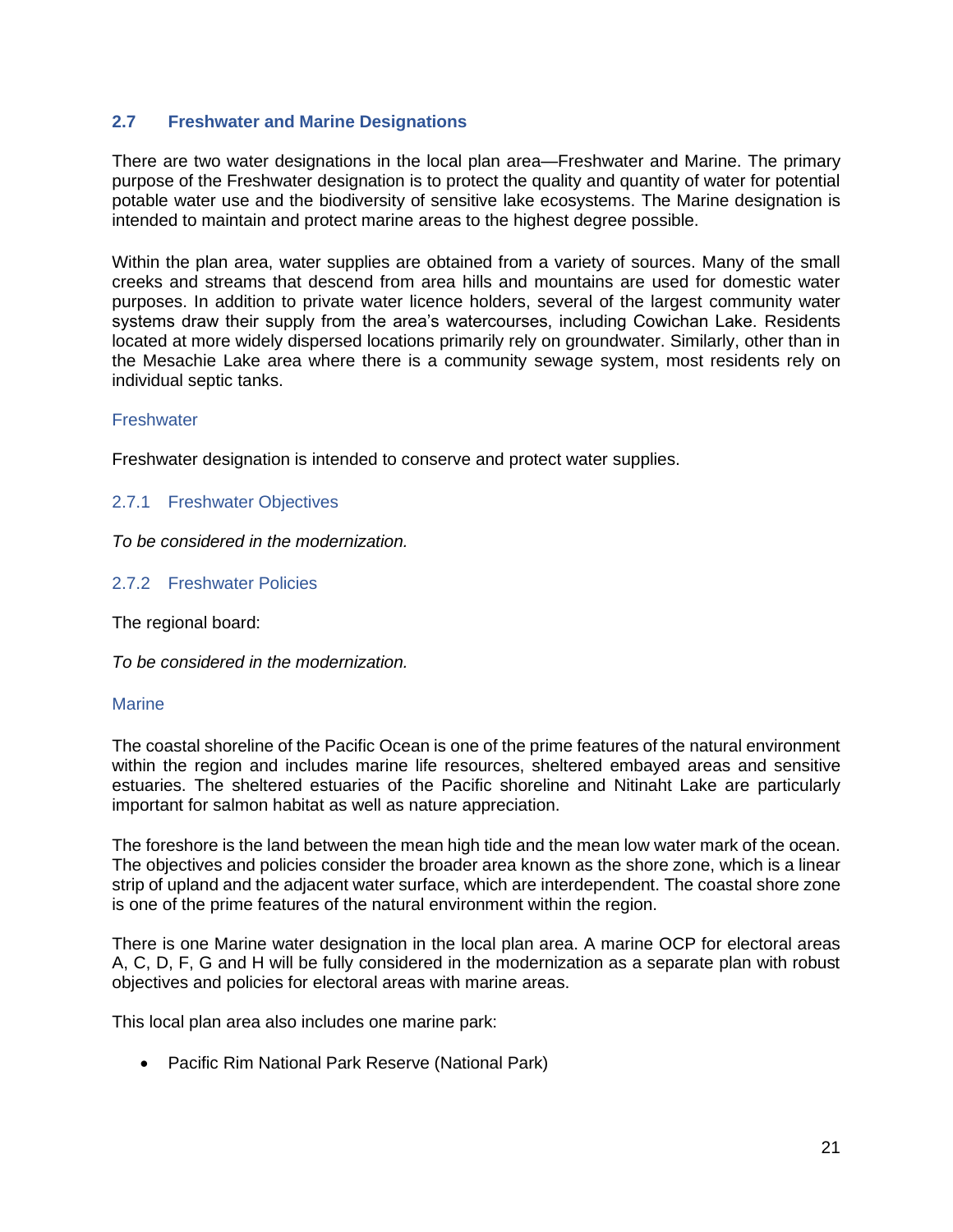## <span id="page-23-0"></span>2.7.3 Marine Objectives

*To be considered in the modernization.*

## <span id="page-23-1"></span>2.7.4 Marine Policies

*To be considered in the modernization.*

### <span id="page-23-2"></span>**2.8 Commercial Designation**

There are four Commercial designations in the local plan area:

- › Local Commercial
- › Rural Village Commercial
- › Tourist Commercial
- › Service Commercial

#### Local Commercial

The Local Commercial designation is intended to accommodate commercial and service uses supportive of the village setting.

#### Rural Village Commercial

The Rural Village Commercial designation will allow a broad range of retail commercial uses within growth containment boundaries and resort areas.

#### Tourist Commercial

The Tourist Commercial designation is intended to accommodate tourist accommodation, restaurants and recreational uses.

#### Service Commercial

The Service Commercial designation supports a broad range of commercial uses that serve the requirements of the travelling public and the service commercial needs of the community.

#### <span id="page-23-3"></span>2.8.1 Local Commercial Objectives

- 1. Provide a broad range of commercial uses to serve the travelling public and the service commercial needs of the community.
- 2. Ensure Cowichan Valley Highway No. 18, a controlled access highway, remains free of commercial development.

#### <span id="page-23-4"></span>2.8.2 Local Commercial Policies

The regional board:

1. Establishes zones for future Local Commercial outlets in Honeymoon Bay and Mesachie Lake, considering locating such uses in areas where community residents can walk to these facilities.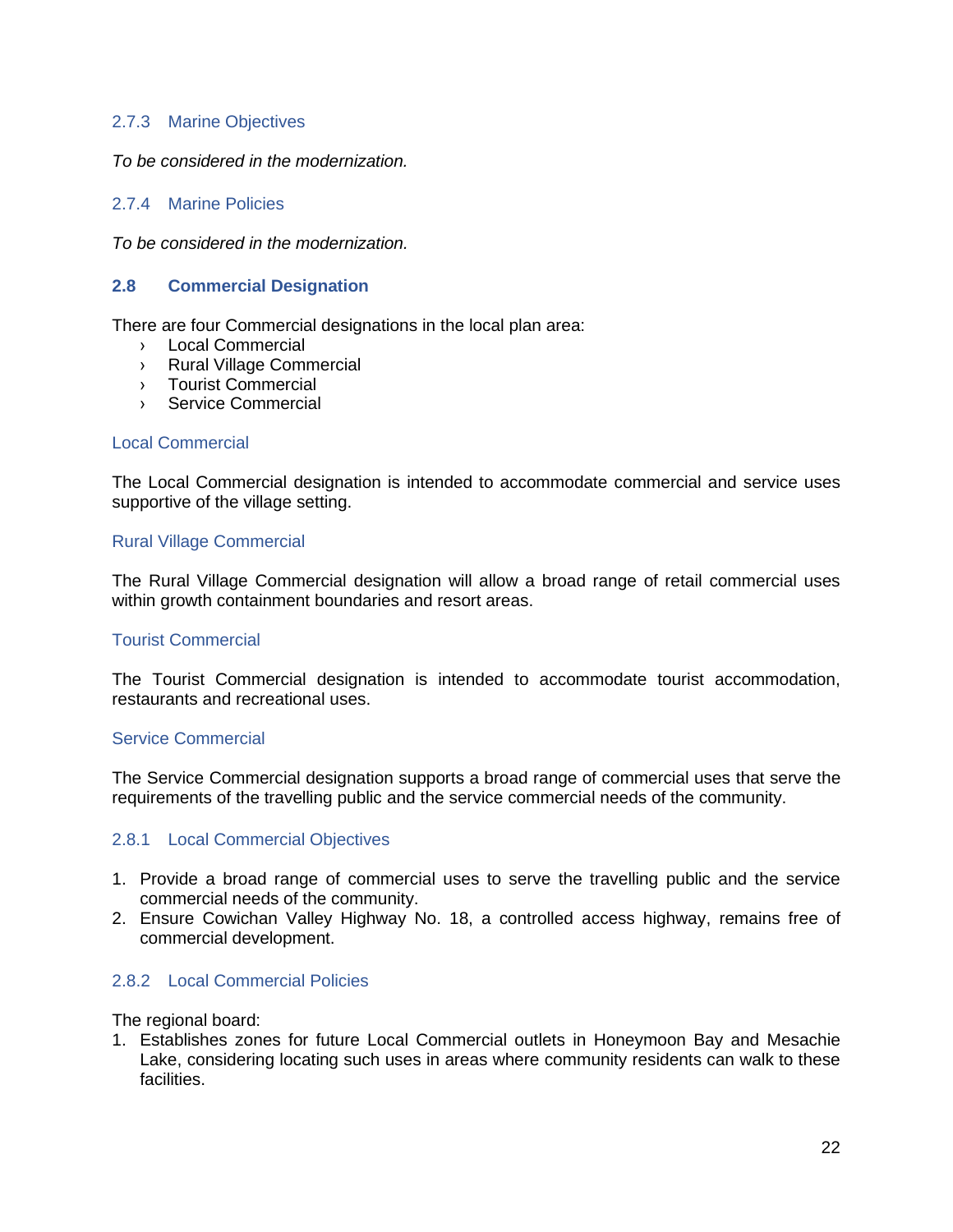## <span id="page-24-0"></span>2.8.3 Rural Village Commercial Objectives

1. Provide a range of commercial uses, including tourist commercial.

## <span id="page-24-1"></span>2.8.4 Rural Village Commercial Policies

The regional board:

1. Supports varying permitted density within the Rural Village Commercial designation area depending upon the level of service available, as specified in the implementing zoning bylaw.

### <span id="page-24-2"></span>2.8.5 Service Commercial Objectives

*To be considered in the modernization.*

#### <span id="page-24-3"></span>2.8.6 Service Commercial Policies

The regional board:

1. Will consider rezoning for service commercial development in populated communities.

#### <span id="page-24-4"></span>2.8.7 Tourist Commercial Objectives

*To be considered in the modernization.*

#### <span id="page-24-5"></span>2.8.8 Tourist Commercial Policies

The regional board:

- 1. Considers a zoning amendment, approving selective tourist commercial uses west of Honeymoon Bay, without the proposed development becoming a growth containment boundary, subject to the board considering a number of matters, including
	- a. the owner(s) of South Shore Road having granted permission in writing to the proponent for year-round access for the patrons of the tourist commercial use, or, preferably, it becomes a public highway;
	- b. economic benefits to the plan area and nearby jurisdictions;
	- c. suitability of the site for the type of development proposed, such as solar access in winter, and the environmental sensitivity of the area; and
	- d. measures proposed to eliminate environmental impacts, particularly to Cowichan Lake, including measures to enhance lake habitat protection, whether on-site or elsewhere.

#### <span id="page-24-6"></span>**2.9 Residential Designation**

The plan area is characterized by small communities separated by lands in active rural resource use. Most of these communities were originally established to meet the labour force housing requirements of the forest industry. In the future, the major contributor to population growth will be a combination of the tourism business, forestry, housing affordability, recreational opportunities, the beauty of the area and the location of the area in relation to larger centres.

Concentrations of residential development within this plan area occur primarily at Honeymoon Bay, Gordon Bay, Mesachie Lake, Caycuse, the Skutz Falls/Riverbottom Road area, north and east of the Town of Lake Cowichan and along Old Cowichan Lake Road. There are also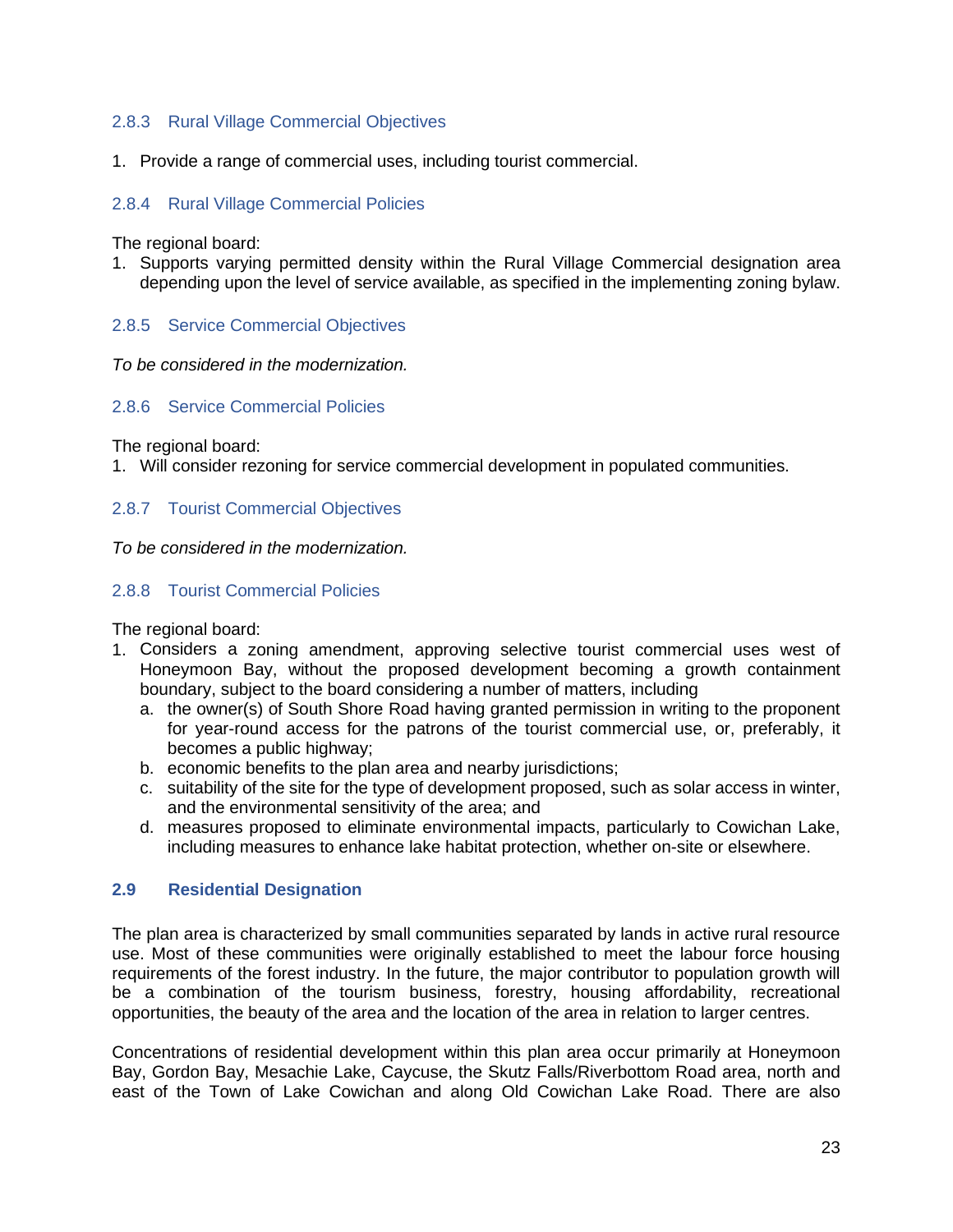concentrations at Nitinaht Village and on other First Nations reserves, all of which are outside of the plan jurisdiction.

For all Residential land use designations under this plan that follow this section, where a density policy purports to permit a maximum density of dwelling units per parcel of land, an accessory dwelling unit or secondary suite will also be permitted, as specified in the implementing zoning bylaw.

There are nine Residential designations in the local plan area:

- › Future Development
- › Comprehensive Lakefront Development
- › Country Residential
- › Lakefront Residential
- › Mixed Commercial Residential
- › Paldi Comprehensive Development
- › River Corridor Residential
- › Rural Residential
- › Village Residential

#### Future Development

The Future Development designation is intended for commercial nodes and the residential settlement areas in general proximity to them. The future development designation will be developed in modernization.

#### Comprehensive Lakefront Development

The Comprehensive Lakefront Development designation is intended to accommodate a new comprehensive development zone for small lot single-family, semi-detached and multi-family housing. This designation is intended to provide a mix of housing types, encourage local employment and shopping opportunities, and facilitate development of sewer system infrastructure for the existing community.

#### Country Residential

The Country Residential designation is intended to accommodate a medium-density residential lifestyle.

#### Lakefront Residential

The Lakefront Residential designation is intended to provide a lakefront residential lifestyle.

#### Mixed Commercial Residential

Areas designated for commercial residential mixed-use are intended for a mix of general commercial purposes and multi-family residential sited at strategic locations in village centres and along major road networks, and act as a transition between medium-density land uses and lowerdensity residential areas. Development in this designation may include small-scale commercial uses such as retail, service and office uses. Development in this designation may also include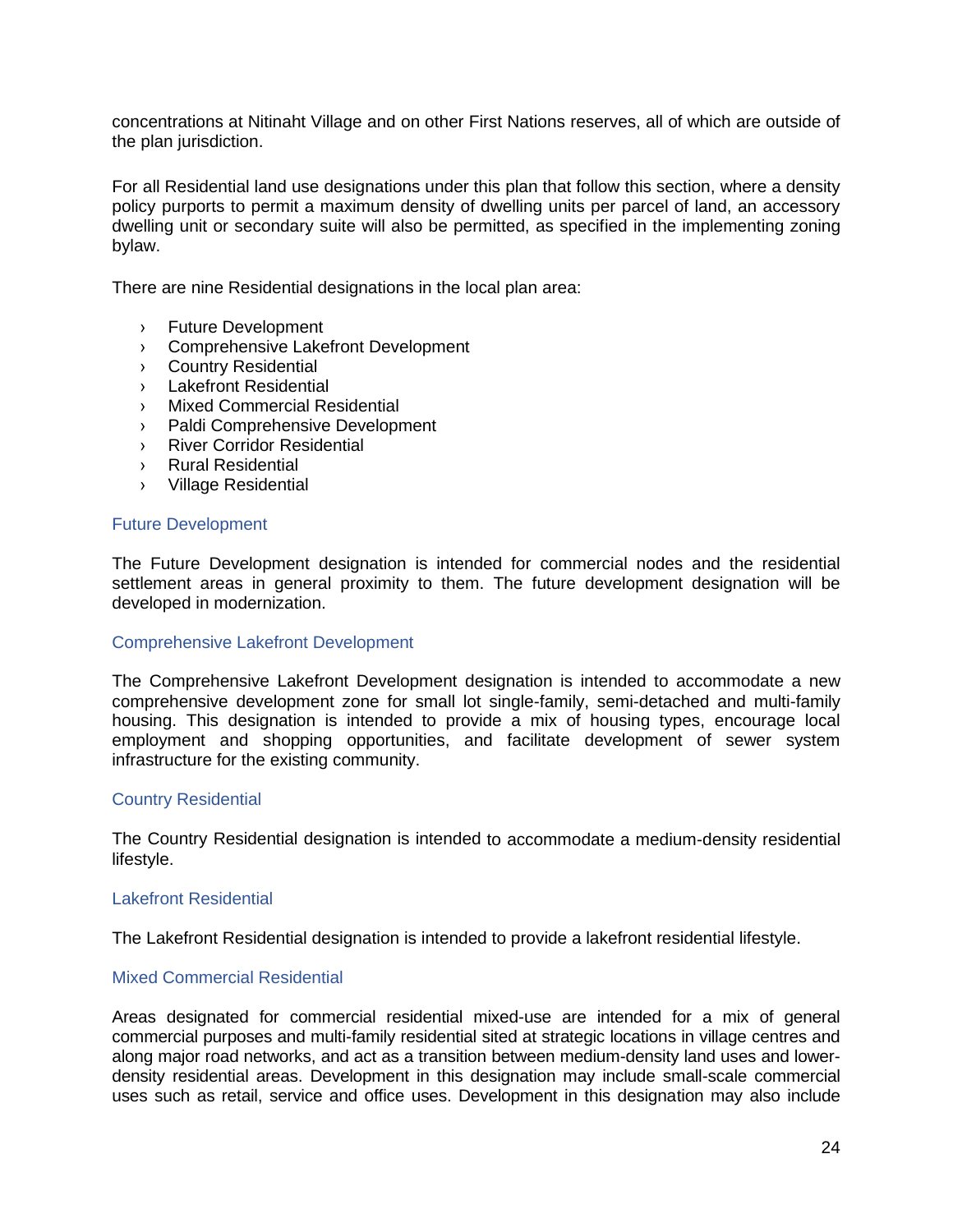medium-density multi-family housing, such as townhouses, row houses and low-rise apartments. Residential is located above commercial.

#### Paldi Comprehensive Development

The Paldi Comprehensive Development designation is intended to provide a policy framework to create a functioning village on the site of the historic Paldi Village. This village will provide a high quality of life for future residents, while accommodating a range of uses, including residential, commercial, parks and institutional. Site design is intended to protect the natural environment, including streams and wildlife movement through the provision of wildlife corridors.

The Paldi Comprehensive Development designation is also intended to protect the Paldi Sikh Temple as a site of major historical significance, and the Paldi Cemetery, the resting place of former Paldi residents, including Mayo Singh, the original founder of the community, and transfer these precious cultural assets to an organization that can best take care of them.

#### River Corridor

The River Corridor designation it intended to accommodate a large lot rural lifestyle option within the Cowichan River corridor, retaining the pristine environment along the Cowichan River.

#### Rural Residential

The Rural Residential designation is intended to accommodate a range of rural lifestyle options and to provide a buffer between resource lands (agriculture and forestry) and residential parcels, to reduce the potential for land use conflicts and provide a rural residential housing option.

#### Village Residential

The Village Residential designation is intended to accommodate a moderate-density single-family residential lifestyle. These lands are intended to be serviced with community water and community sewer systems.

#### Residential Designation Objectives and Policies for all Plan Residential Designations

General objectives and policies are for general development.

#### <span id="page-26-0"></span>2.9.1 Residential Objectives

*To be considered in the modernization.*

#### <span id="page-26-1"></span>2.9.2 Residential Policies

The regional board:

1. Will consider re-designation of lands within the growth containment boundaries to Lakefront Residential concurrent with public pedestrian trail connection development.

#### <span id="page-26-2"></span>2.9.3 Future Development Objectives

*To be considered in the modernization.*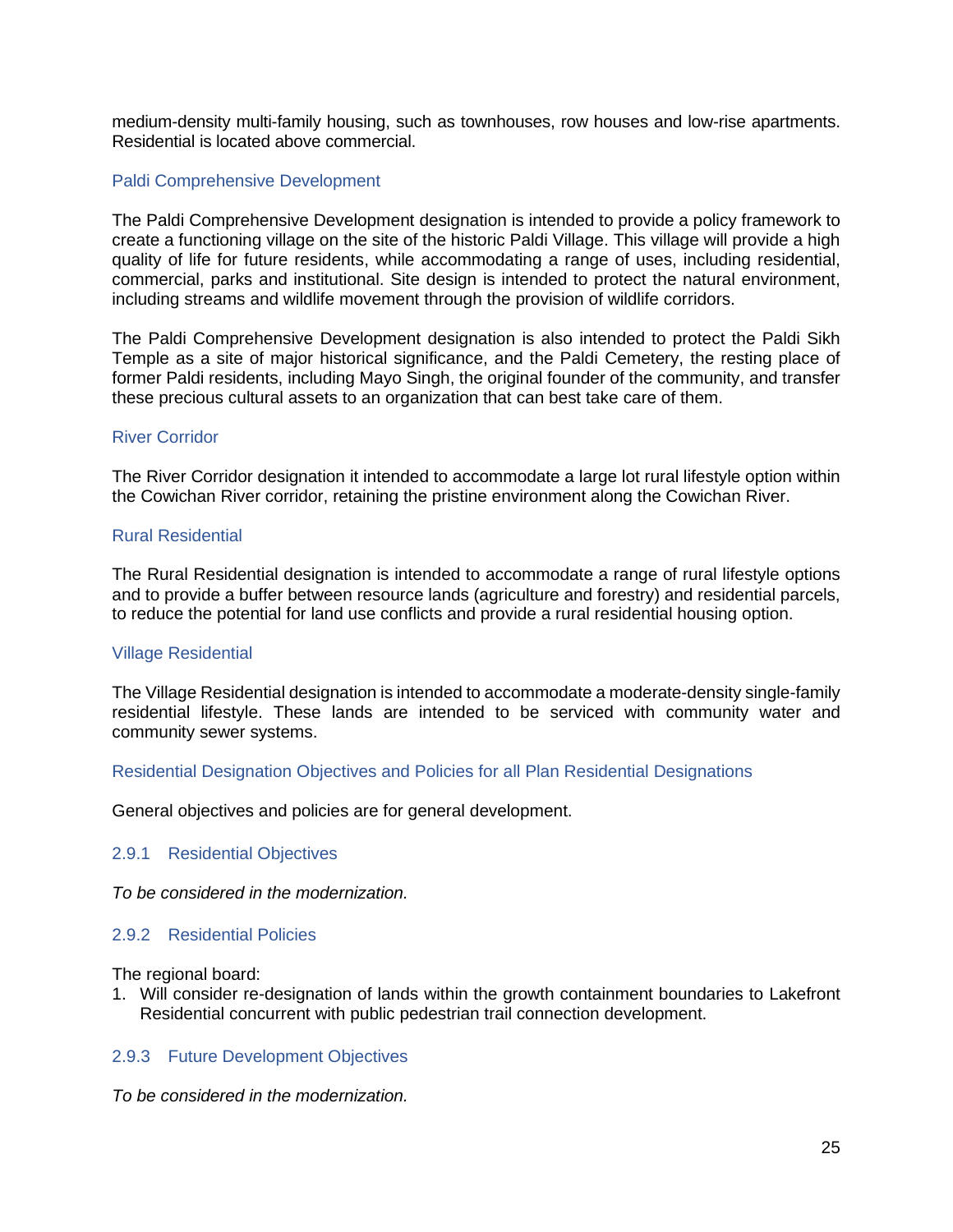## <span id="page-27-0"></span>2.9.4 Future Development Policies

The regional board:

*To be considered in the modernization.*

## <span id="page-27-1"></span>2.9.5 Comprehensive Lakefront Development Objectives

- 1. Provide for small lot single-family, semi-detached and multi-family housing.
- 2. Allocate lands for residential, local commercial and park uses, including public access to Cowichan Lake.
- 3. Facilitate establishment of a community sewer system and improvements to the community water system.
- 4. Remediate former industrial sites on the Cowichan Lake shoreline.
- 5. Protect and remediate the Cowichan Lake shoreline.

## <span id="page-27-2"></span>2.9.6 Comprehensive Lakefront Development Policies

The regional board:

- 1. Ensures that issuance of a certificate of compliance, ensuring full remediation of previous industrial sites will be a requirement of development of the Comprehensive Lakefront Development lands.
- 2. Considers a comprehensive zone that:
	- a. permits 14 units per ha in a combination of single-family, semi-detached and multiple family residences in a variety of housing forms;
	- b. permits various commercial uses within the Comprehensive Lakefront Development designation intended to provide services for the existing community and new residents;
	- c. dedicates amenities, including minimum of 13% of the Comprehensive Lakefront Development lands, to the CVRD during the first phase of development for public park and conservation purposes, with a contribution to public recreational facilities within the broader plan area to be made during subsequent phases of development; and
	- d. is serviced by community water and sewer systems.

## <span id="page-27-3"></span>2.9.7 Country Residential Objectives

1. Provide a medium-density residential lifestyle.

#### <span id="page-27-4"></span>2.9.8 Country Residential Policies

The regional board:

1. Supports establishing zoning with a minimum parcel area requirement for subdivision of at least 2 ha without connection to community water and 0.4 ha with connection to community water.

#### <span id="page-27-5"></span>2.9.9 Lakefront Residential Objectives

1. Provide a lakefront residential lifestyle.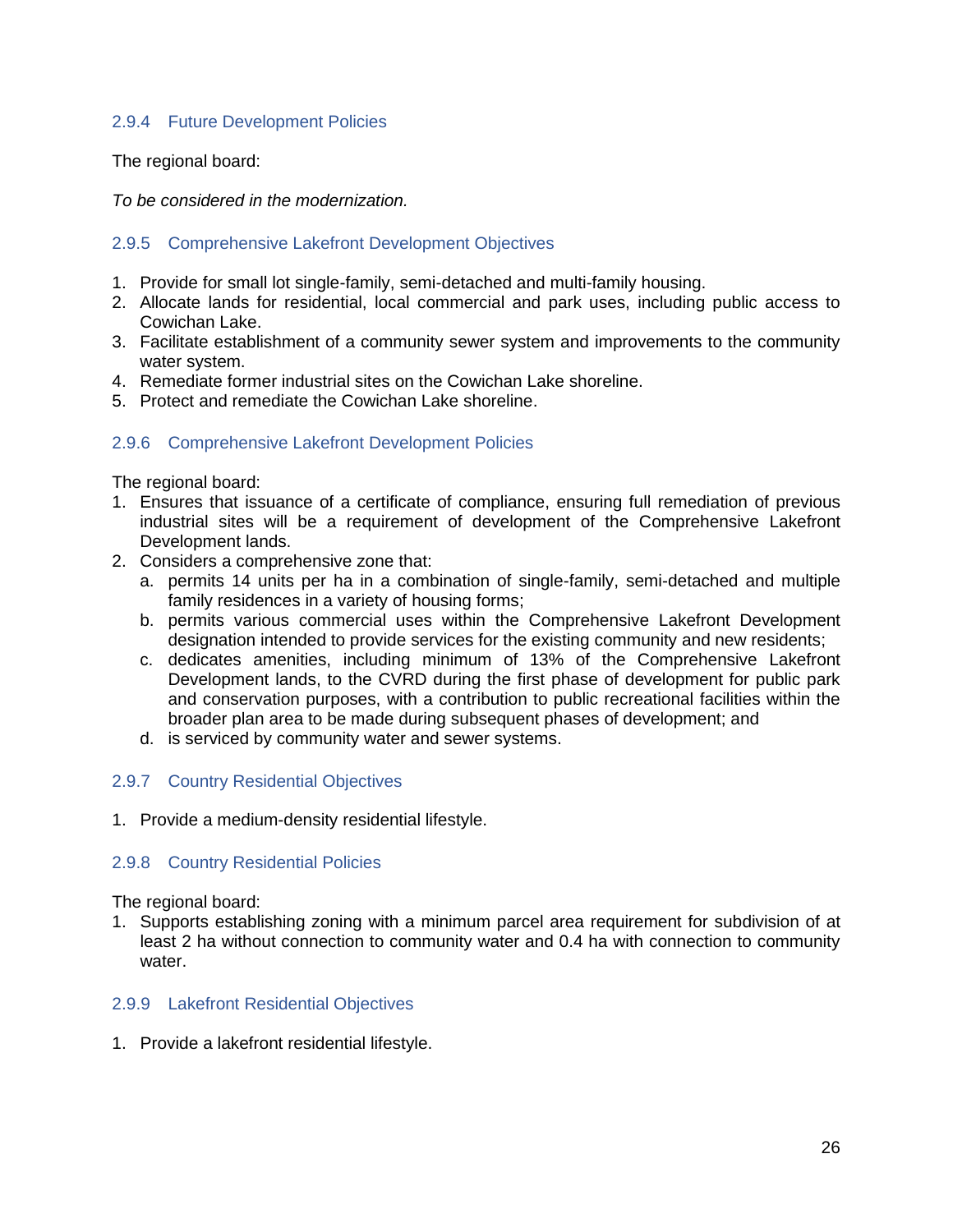## <span id="page-28-0"></span>2.9.10 Lakefront Residential Policies

The regional board:

1. Supports establishing zoning standards with minimum parcel area commensurate with levels of service.

## <span id="page-28-1"></span>2.9.11 Mixed Commercial Residential Objectives

- 1. Focus development within existing village centres that are located within village containment boundaries.
- 2. Focus development to areas serviced by community water and community sewer services.
- 3. Focus mixed use development walking distance to existing residential neighbourhoods.
- 4. Maintain the small scale, rural village character of the community.
- 5. Develop neighbourhood plans for each mixed commercial residential area.
- 6. Locate development along major road networks.
- 7. Provide a range of land uses for consideration of population projections, demographics and market demands at the time of development or redevelopment.
- 8. Commercial areas will provide services, shopping and employment opportunities that are easily accessible to residents by foot, bike or transit.
- 9. Provide a range of housing options to accommodate a diverse population composed of people from all age groups.
- 10. In mixed-use developments, ground floor uses should be ones that invite public activity such as commercial, retail, personal services or community uses.
- 11. Residential and office uses should be located in upper storeys.
- 12. Create safe, efficient and effective travel for pedestrians, cyclists, transit users and drivers through the development by clearly defined paths and trails for bikes and walkers.
- 13. Priority shall be given in the planning of roadways to the safety of the non-motorized traveller.

## 2.9.11 Mixed Commercial Residential Policies

The regional board:

- 1. Supports mixed-use or stand-alone commercial or residential.
- 2. Considers the surrounding context, including architecture, scale, densities, lot and lane configuration.
- 3. Medium-density residential uses consider townhouses, row houses and low-rise apartments.
- 4. Supports residential densities up to 20 units per hectare, in two or three storeys.
- 5. Supports daily commercial and service needs of the surrounding community by providing a mix of uses.
- 6. Stand-alone commercial developments should be small scale.
- 7. Does not support large scale retailers or retail warehouses.
- 8. Supports the housing needs of the community and provides a broad social mix and access to adequate housing at all income levels.

## <span id="page-28-2"></span>2.9.12 Paldi Comprehensive Development Objectives

- 1. Redevelop the Paldi Village area as a functioning walkable village.
- 2. Protect the cultural heritage resources on the Paldi site.
- 3. Protect the Paldi Sikh Temple and cemetery for the benefit of the community.
- 4. Ensure that there are opportunities for Cowichan Valley Trail users to access Paldi's commercial areas.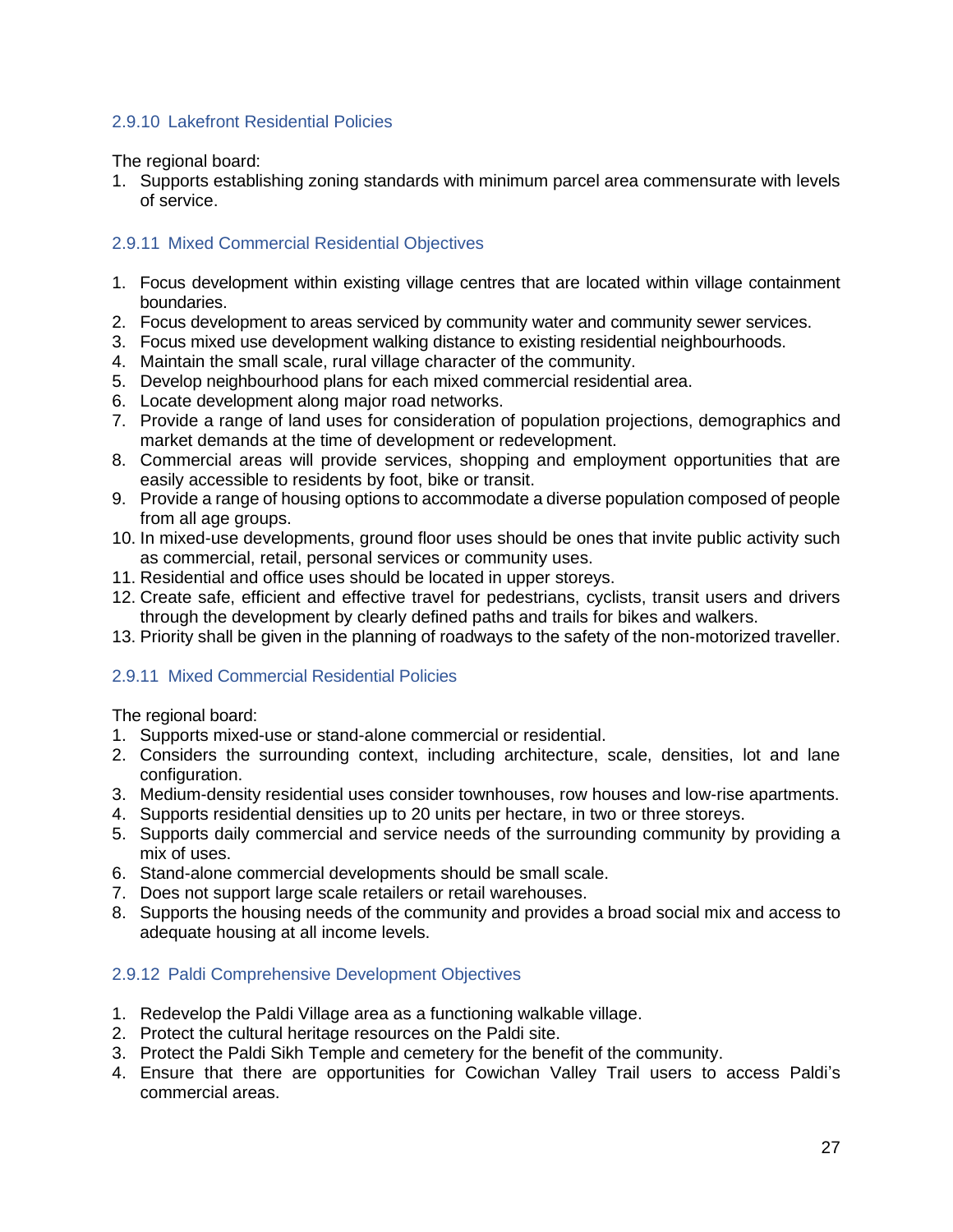- 5. Protect the stream corridors from development.
- 6. Ensure commercial areas will generally be contiguous, except for those uses that are more service commercial or highway oriented.
- 7. Complete Paldi Road as a public road.

### <span id="page-29-0"></span>2.9.13 Paldi Comprehensive Development Policies

#### The regional board:

*To be considered in the modernization*.

#### <span id="page-29-1"></span>2.9.14 River Corridor Objectives

1. Provide a large lot rural lifestyle and retain the pristine environment along the Cowichan River.

### <span id="page-29-2"></span>2.9.15 River Corridor Policies

The regional board:

- 1. Supports a very low density in the River Corridor designation
- 2. Generally does not support rezoning.

### <span id="page-29-3"></span>2.9.16 Rural Residential Objectives

- 1. Provide a range of rural lifestyle housing options.
- 2. Provide a buffer between resource lands and residential parcels.

#### <span id="page-29-4"></span>2.9.17 Rural Residential Policies

The regional board:

*To be considered in the modernization.*

#### <span id="page-29-5"></span>2.9.18 Village Residential Objectives

1. Provide moderate-density, single-family development with all lands serviced by community water and sewer.

#### <span id="page-29-6"></span>2.9.19 Village Residential Policies

The regional board:

- 1. For parcels in the Village Residential designation that are not serviced with either community water or community sewer systems, supports a minimum parcel size of 2 ha for the purposes of subdivision.
- 2. Supports establishing zones that permit duplex or multiple-family residential uses if both community water and community sewer services are provided to the parcel.

## <span id="page-29-7"></span>**2.10 Settlement Nodes**

#### Settlement Nodes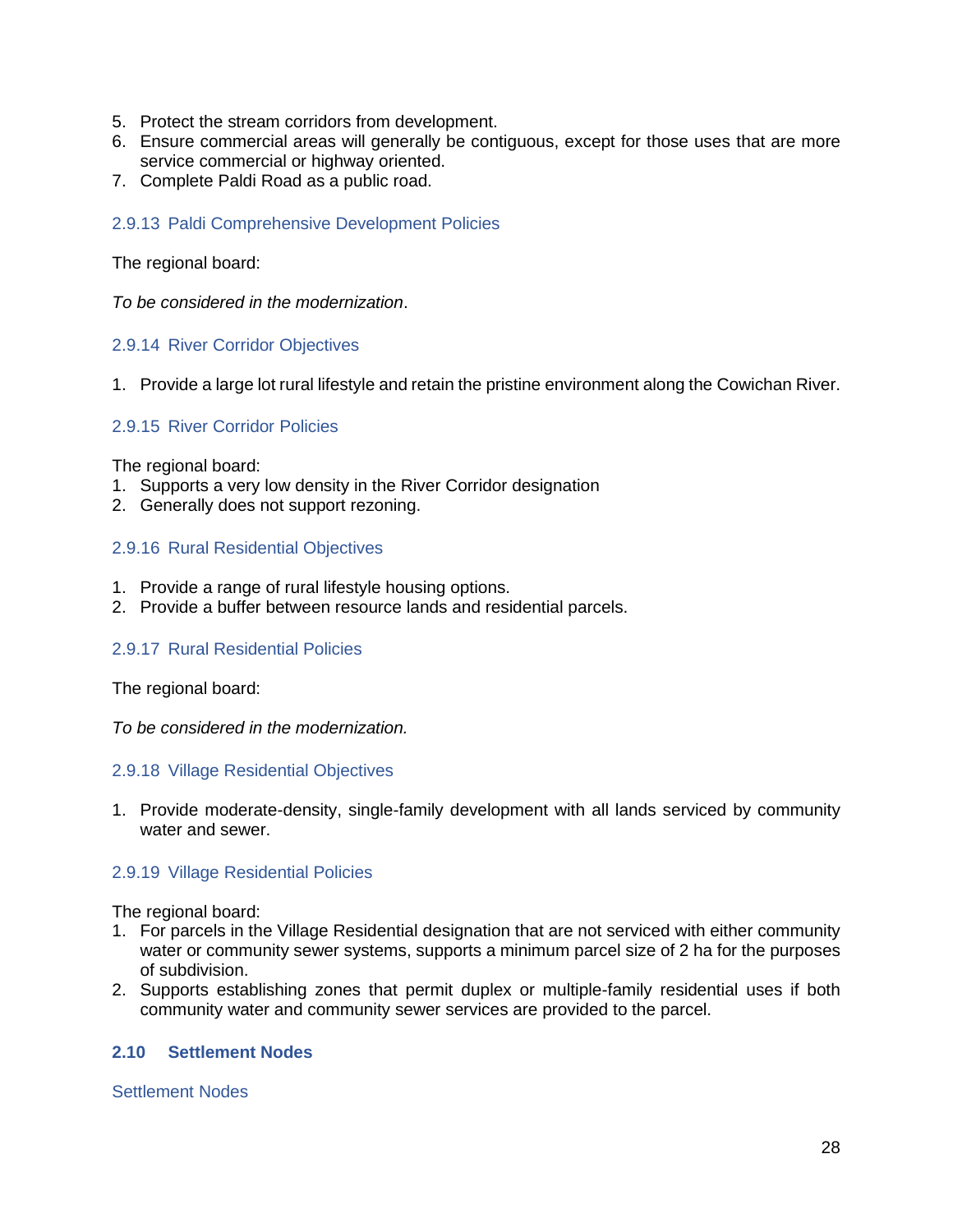Cowichan Lake centre is a Rural Centre and the plan area is located adjacent to the Regional Centre of Lake Cowichan. There are three neighbourhood nodes: Caycuse, Honeymoon Bay and Mesachie Lake and one rural centre: Paldi.

## <span id="page-30-0"></span>**2.11 Roads and Servicing**

#### Roads and Servicing

Specific layout of subdivisions and the road connections within the subdivision are approved by the Provincial Approving Officer of the Ministry of Transportation and Infrastructure as each subdivision phase is approved.

The transportation objectives and policies are intended to improve transportation and land use planning.

#### <span id="page-30-1"></span>2.11.1 Roads and Servicing Objectives

- 1. Encourage the development of a highway route from the Town of Lake Cowichan to Port Alberni via Honeymoon Bay/Caycuse to improve industrial, commercial and tourist linkage between communities.
- 2. Encourage better links between transportation planning and land use planning.
- 3. Provide separated roadside pathways for pedestrians.
- 4. Ensure that development of servicing infrastructure takes place in a logical and orderly manner.
- 5. Contain growth within existing service areas except in cases where a health risk or an environmental risk has been identified.

#### <span id="page-30-2"></span>**2.12 Temporary Use Designations**

#### Temporary Use Designations

Lands designated for temporary use are intended to ensure that temporary uses have a beneficial aspect for the community and that they have little or no negative effect upon residential uses or the natural environment.

All of area E and part of area F (within the area E plan) are designated for special events. If there are zones in which "special events" are permitted uses, a Temporary Use designation would not be required, though a special events license may be required under a region-wide Bylaw 40. This will be reviewed in the modernization including the definition of special events.

#### <span id="page-30-3"></span>**2.13 Heritage**

#### **Heritage**

There are currently no Heritage designations in area F. Paldi Sikh temple and the Paldi Cemetery are identified as potential Heritage designations or statements of significance for the modernization. There are three sites listed in the CHR: Cowichan Lake Research Station, Honeymoon Bay Hall and Mesachie Lake Hall. Three potential sites identified for consideration in the CHR include Central Park, Honeymoon Bay School and Mesachie Arboretum.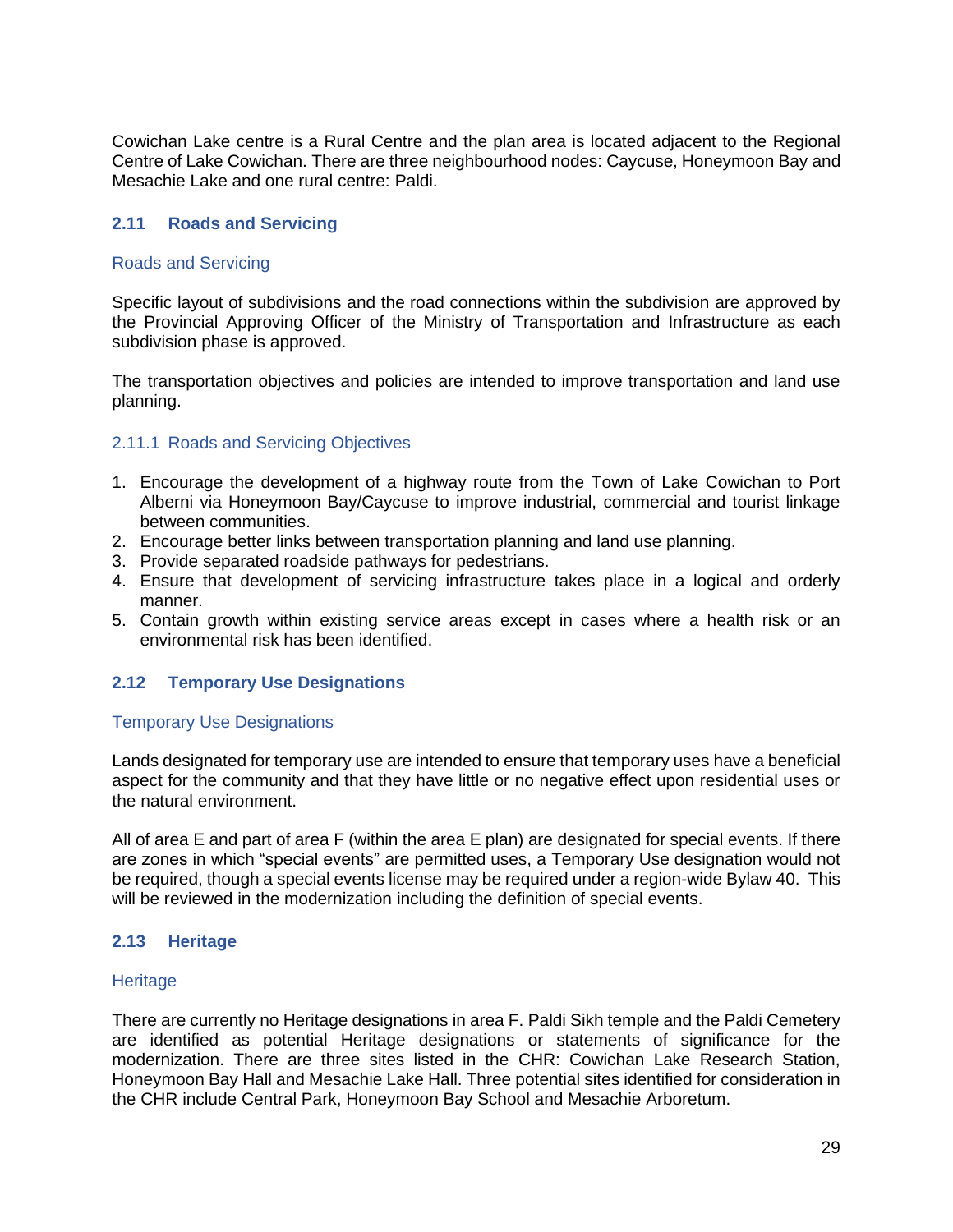## <span id="page-31-0"></span>2.13.1 Heritage Objectives

- 1. Identify and conserve heritage resources, including buildings, structures, cemeteries, landscape features, sites and objectives.
- 2. Consider heritage sites to be important components of regional tourism.
- 3. Recognize that the traditional and sacred places of First Nations, including Lake Cowichan, Ditidaht, Pacheedaht and Cowichan Tribes, are an important component of the heritage and present-day life of the South Cowichan Lake Skutz Falls area.
- 4. Encourage owners of property identified on the Community Heritage Register to seek designation and protection of heritage buildings and objects.
- 5. Conserve archaeological sites and features.

## <span id="page-31-1"></span>2.13.2 Heritage Policies

The regional board:

- 1. Supports the voluntary conservation of private heritage resources.
- 2. Supports integration of heritage resources in development proposals.
- 3. Will consider relocation and preservation of valued heritage structures.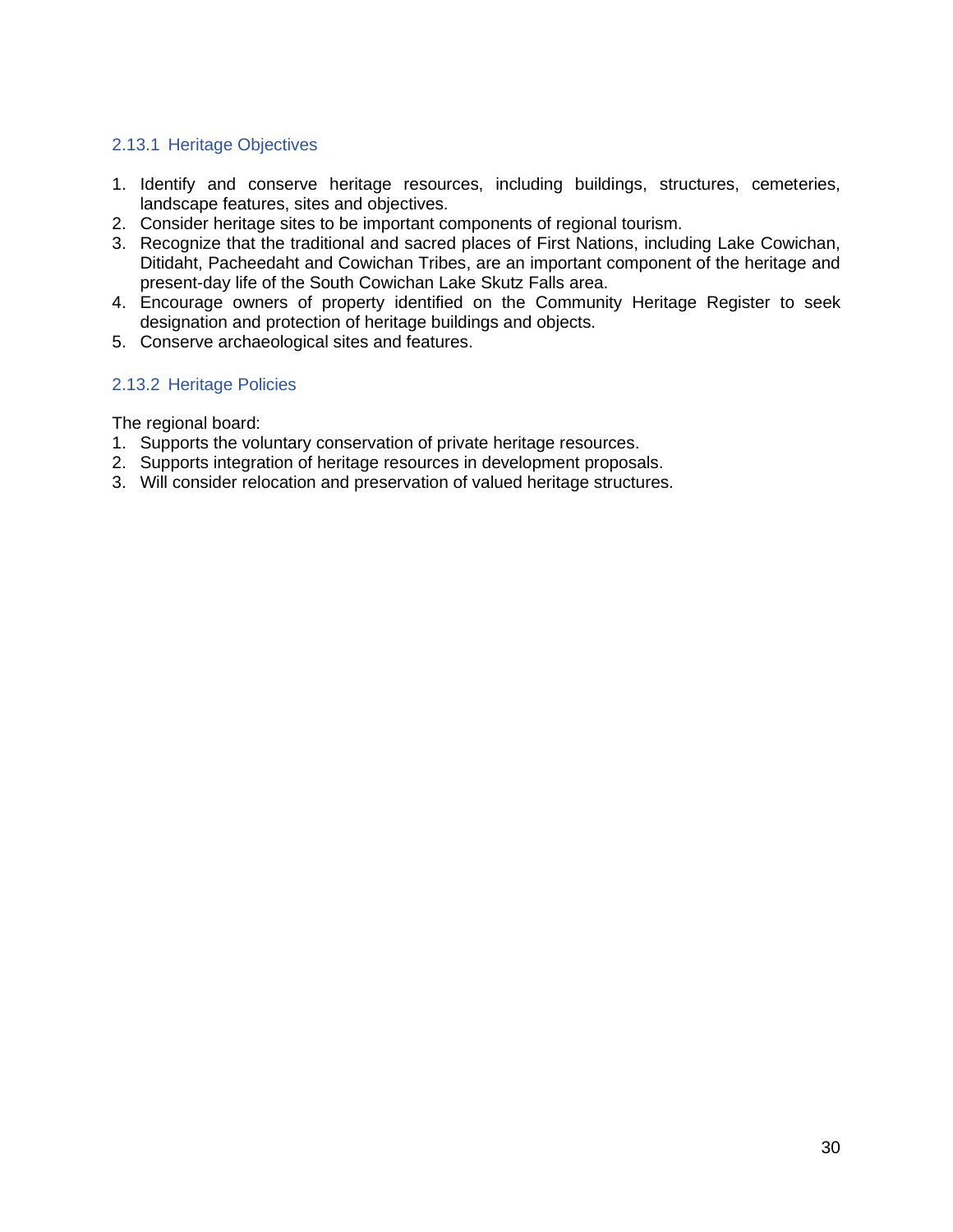## <span id="page-32-0"></span>**PART 3 IMPLEMENTATION AND EVALUATION**

## <span id="page-32-1"></span>**3.1 Monitoring and Review of the Plan**

*To be considered with the modernization.*

### <span id="page-32-2"></span>**3.2 Performance Measures**

This section provides a means by which to measure the success of the OCP in terms of the objectives and policies of this plan. The land use inventory statistics will outline the amount of land within the plan area. The current amount of land within the plan area (shown on Schedule L) is 173,290 ha (428,208 ac).

- A. *Renewable Resource – Agriculture* The current amount of land designated for Renewable Resource – Agriculture use is approximately 1,090 ha (2,692 ac), or 0.6288% of the plan area.
- B. *Renewable Resource – Forestry*

The current amount of land designated for Renewable Resource – Forestry use is approximately 147,039 ha (363,341 ac), or 84.8516% of the plan area.

### C. *Industrial*

The current amount of land designated for Industrial use is approximately 34 ha (85 ac), or 0.0198% of the plan area.

D. *Institutional*

The current amount of land designated for Institutional use is approximately 34 ha (85 ac), or 0.0198% of the plan area.

E. *Parks*

The current amount of land designated as Parks is approximately 23,287 ha (57,543 ac), or 13.4382% of the plan area.

F. *Freshwater*

The current amount of the plan area designated as Freshwater is approximately 3,951 ha (9,763 ac).

G. *Marine*

The current amount of the plan area designated as Marine area is approximately 12,434 ha (30,726 ac).

H. *Commercial*

The current amount of land designated for Commercial use is approximately 55 ha (136 ac), or 0.0317% of the plan area.

I. *Residential*

The current amount of land designated for Residential use is approximately 1,751 ha (4,326 ac), or 1.0102% of the plan area.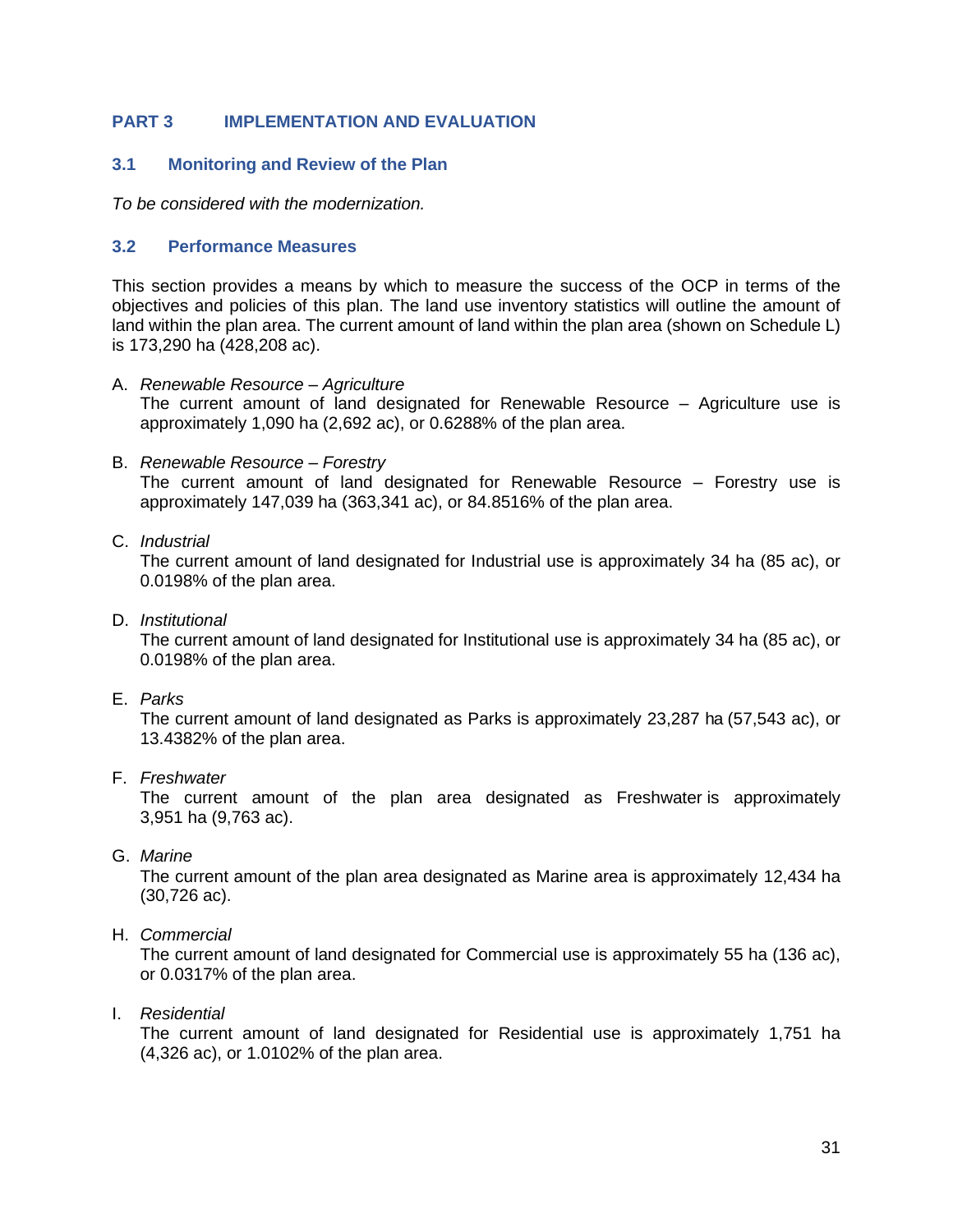J. *Railway Transportation Area*

The current amount of land designated for Railway Transportation use is 0 ha (0 ac), or 0% of the plan area.

# K. *Growth Containment Boundary*

The current amount of land in the growth containment boundary is approximately 240 ha (593 ac) or 0.1385% of the local plan.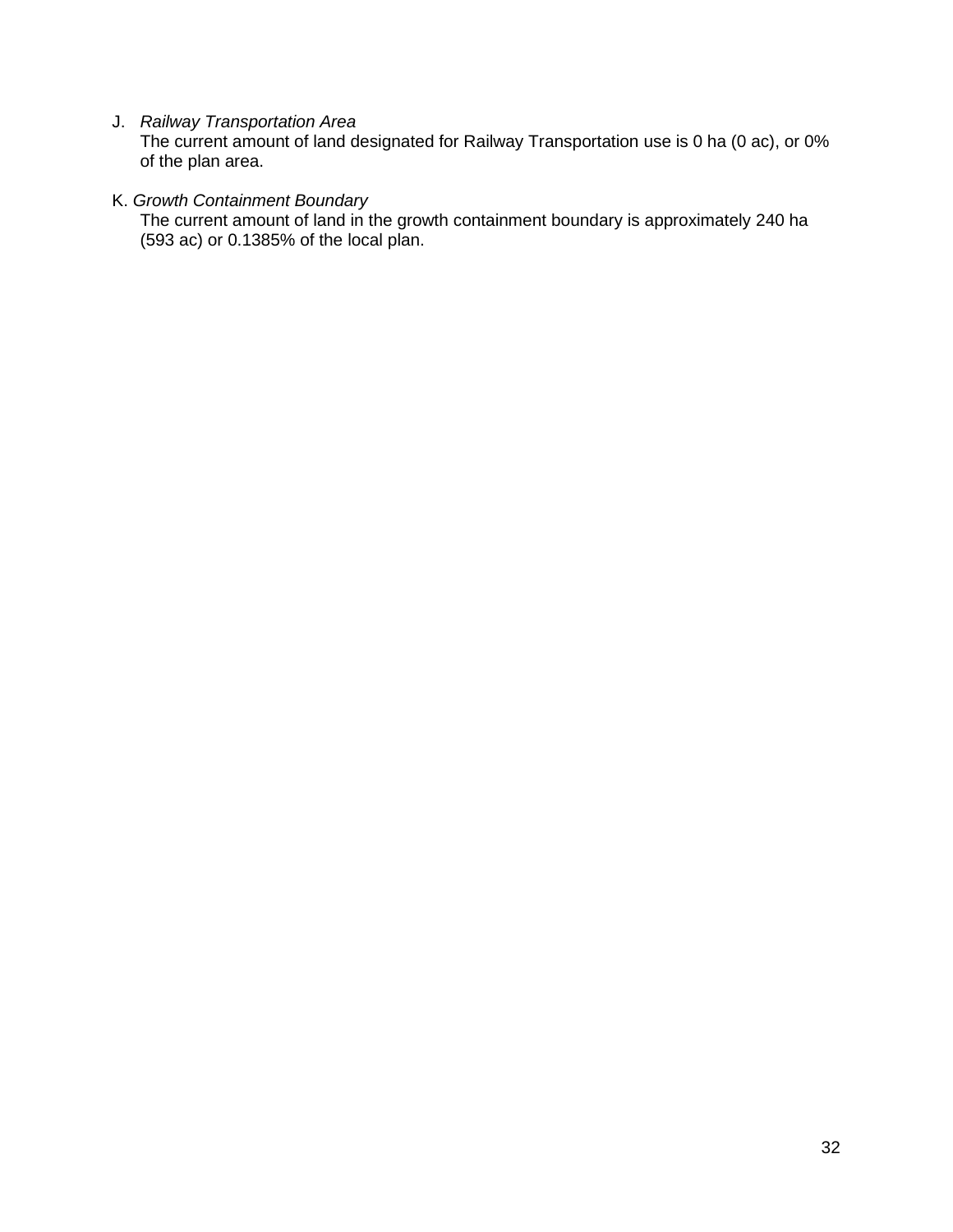## Table 3–1 Regional Performance Measures

<span id="page-34-0"></span>

| <b>Land Use Designations</b>        |                 | <b>Rural Area</b><br><b>Rural Area</b><br>% of Local<br>Plan |         | <b>Growth</b><br><b>Containment</b><br><b>Boundary Area</b> |                | Growth<br><b>Containment</b><br><b>Boundary</b><br>Area<br>% of Local<br>Plan | <b>Sahtlam Area</b> |                | <b>Sahtlam</b><br><b>Area</b><br>$%$ of<br>Local<br>Plan |
|-------------------------------------|-----------------|--------------------------------------------------------------|---------|-------------------------------------------------------------|----------------|-------------------------------------------------------------------------------|---------------------|----------------|----------------------------------------------------------|
|                                     | <b>Hectares</b> | <b>Acres</b>                                                 |         | <b>Hectares</b>                                             | <b>Acres</b>   |                                                                               | <b>Hectares</b>     | <b>Acres</b>   |                                                          |
| Renewable Resource -<br>Agriculture | 1,088           | 2,690                                                        | 0.6281  |                                                             | 3              | 0.0006                                                                        | $\Omega$            | 0              | 0.0000                                                   |
| Renewable Resource -<br>Forestry    | 146,075         | 360,958                                                      | 84.2951 | $\mathbf 0$                                                 | 0              | 0.0000                                                                        | 964                 | 2,383          | 0.5565                                                   |
| Industrial                          | 34              | 83                                                           | 0.0194  |                                                             | $\overline{2}$ | 0.0004                                                                        | $\Omega$            | 0              | 0.0000                                                   |
| Institutional                       | 15              | 38                                                           | 0.0089  | 19                                                          | 47             | 0.0109                                                                        | 0                   | 0              | 0.0000                                                   |
| Parks                               | 23,183          | 57,288                                                       | 13.3785 | 13                                                          | 33             | 0.0077                                                                        | 90                  | 223            | 0.0521                                                   |
| Freshwater                          | 3,951           | 9,763                                                        |         | $\overline{0}$                                              | $\Omega$       |                                                                               |                     | 2              |                                                          |
| <b>Marine</b>                       | 12,434          | 30,726                                                       |         | $\Omega$                                                    | $\Omega$       |                                                                               | 0                   | $\overline{0}$ |                                                          |
| Commercial                          | 40              | 100                                                          | 0.0233  | 15                                                          | 36             | 0.0084                                                                        | 0                   | 0              | 0.0000                                                   |
| <b>Residential</b>                  | 1,019           | 2,518                                                        | 0.5881  | 192                                                         | 473            | 0.1106                                                                        | 540                 | 1,334          | 0.3116                                                   |
| Railway Transportation              | 0               | $\Omega$                                                     | 0.0000  | $\Omega$                                                    | 0              | 0.0000                                                                        | 0                   | 0              | 0.0000                                                   |
| <b>Total</b>                        | 171,455         | 423,675                                                      | 98.9414 | 240                                                         | 593            | 0.1385                                                                        | 1,595               | 3,940          | 0.9202                                                   |

|  | Electoral Area F - Cowichan Lake South/Skutz Falls Local Plan Area |  |
|--|--------------------------------------------------------------------|--|
|  |                                                                    |  |

|                                         | <b>Hectares</b> | <b>Acres</b> |
|-----------------------------------------|-----------------|--------------|
| <b>Rural Area</b>                       | 171,455         | 423,675      |
| <b>Growth Containment Boundary Area</b> | 240             | 593          |
| Sahtlam                                 | 1.595           | 3,940        |
| <b>Grand Total</b>                      | 173,290         | 428,208      |

1. When calculating the land use designations, land within the ALR is included in the designation it sits within.

2. In the plan area, the total amount of ALR land is approximately 1,095 ha, or 0.6%.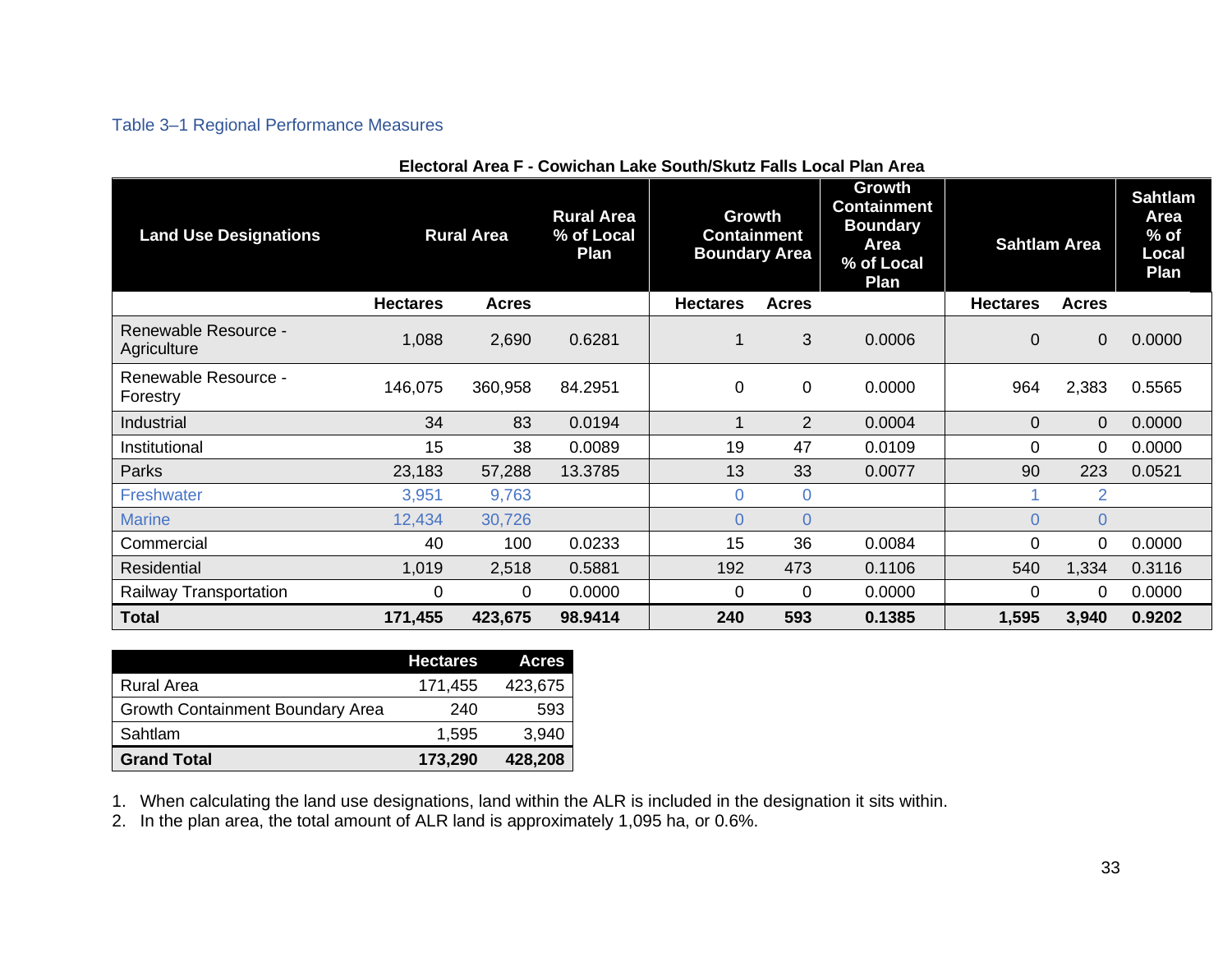- 3. In the plan area, the total amount of land within the growth containment boundaries is approximately 240 ha, or0.138%.
- 4. In calculating the total plan areas and percentages, Marine and Freshwater were not included.
- 5. A portion of the Sahtlam neighbourhood plan sits in local plans E and F. The Sahtlam region accounts for 0.920% of land in local plan F.